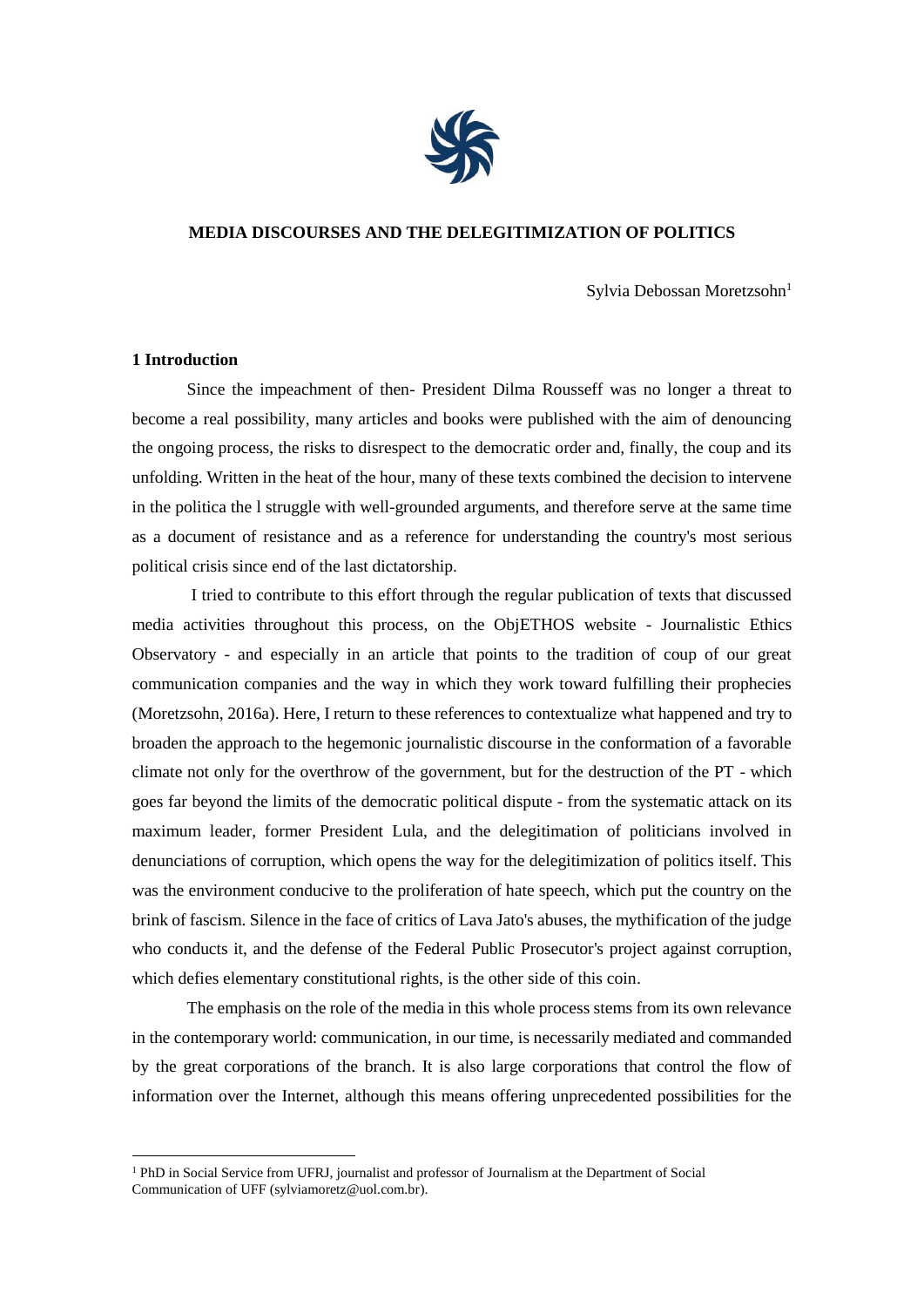dissemination of alternative voices. These relations of power are not usually perceived precisely because, as Venício A. de Lima (2006) has observed, the media is so incorporated into everyday life that it is difficult to cultivate a critical sense of it. It is enough to remember, as Paulo Moreira Leite (2015) does, that when one speaks of "repercussion" of some fact, one usually forgets that this repercussion is created - amplified or emptied - by the valorization or depreciation of this fact by the media.

On the other hand, affirming the centrality of the media does not mean giving it absolute power, as it is often done wrongly: Lima (2006) shows that there is always the possibility of counter-hegemonic actions, as happened in Lula's victory in election that would give him the second term, despite the crisis of the "Mensalão" scandal and the intensive coverage that undermined the credibility of the government. The same would occur in the next two elections, as had already occurred in 1982, in Brizola's victory for the Rio de Janeiro government. In any case, it was necessary to confront this power, which only reinforces its importance.

For what we are interested in dealing with here, it will be necessary, first of all, to reiterate the correct definition of what happened in the process of removal of President Dilma. This implies the responsibility of "telling what is", which Hannah Arendt (1992 [1954]) points out in her famous essay on "truth and politics".

Despite all that has been written about it, it is necessary to reiterate the nature of the overthrow of the legitimately elected government, making it clear that it is no longer a "narrative", like the journalists of the large media corporations and their usual collaborators of the world academics insist on hammering. Certainly the discursive dispute is essential in the ideological struggle, always permeated by gaps, distortions and even lies. But the substance provided by the facts does not permit contestation, except by the violence of the fraud. Incidentally, Hannah Arendt (1992) argued: however much the account of a fact already carries an interpretation, and however much the interpretations vary, it is not possible to erase the lines that distinguish fact from opinion or interpretation, nor to accept manipulation of the facts. She cited, as an example of respect for factual truth, Clemenceau's answer to a representative of the Weimar Republic's question about who future historians would blame for the outbreak of World War I: "I do not know that. But I am sure they will not say that Belgium invaded Germany "(ARENDT, 1992).

Let us then retake the thread that resulted in the downfall of the government, and retreat until the eve of the second round of the election in October 2014, when Dilma led the polls by a small margin and a final push could decide the game in favor of opposition. As can be recalled, Veja magazine anticipated its weekly edition and circled with a cover in which Lula and Dilma's black faces appeared side by side, cut vertically by the headline that said, "They knew everything." "Everything" was the corruption scheme at Petrobras, investigated by Lava Jato. The statement, which was received unreservedly by the magazine, stemmed from the alleged testimony of Alberto Yousseff, who had been arrested and closed a plea bargain. In the streets, the cover was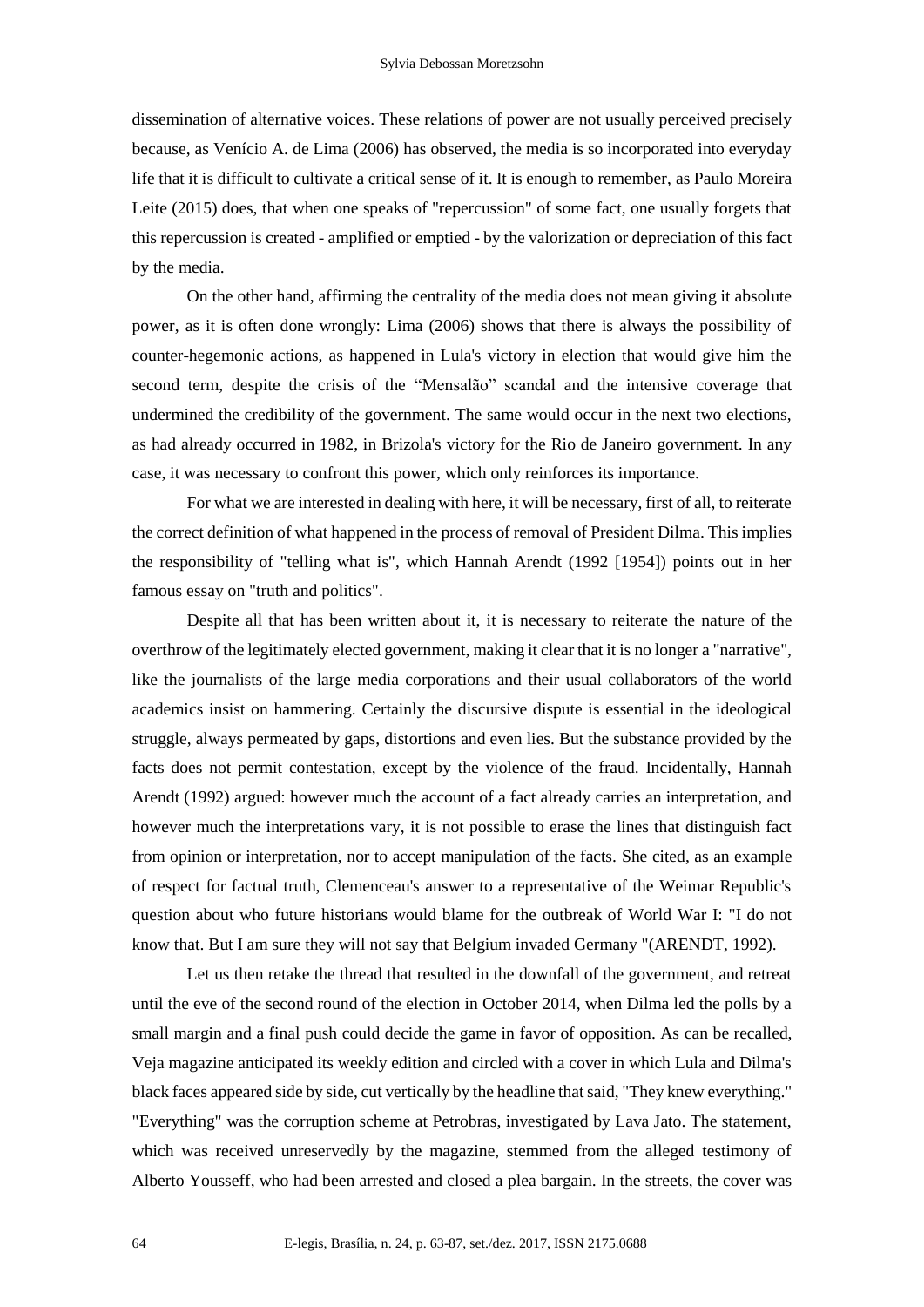reproduced and enlarged in posters to serve the demonstrations favorable to the opposition candidate and to stir up the mood against the PT. On the internet, rumors began to circulate that the (market) dollar dealer was missing and even that he had been murdered. The magazine was obliged to offer a right of reply immediately - although it had been done precariously, and still only in the electronic edition - information on the dollar dealer's testimony would be questioned by his lawyer, but the damage was already done.

It was there, two days before the election, that for the first time impeachment was spoken. One of the main political commentators of the newspaper O Globo and commentator of Globo News, Merval Pereira, would write in his column of 10/24/2014: if that complaint was proven, "the president's impeachment will be inevitable", in case of re-election. "We run the risk of being condemned to an institutional crisis of the great ones with members of Congress, governors and even the elected president involved in a criminal process more serious than the Mensalão" (PEREIRA, 2014). It was the message of what was to come. Typical case of self-fulfilling prophecy, as well illustrated by Laerte in a cartoon published in Folha de S. Paulo on 5/5/2015, which shows, in a sequence, a man sowing accusations, then pulverizing the plantation with the venom of the suspicions, waiting the growth and finally passing the tractor to collect the opinion polls, which already leave the machine properly packaged.

The opposition went to contest the result, denouncing fraud and asking for recount of votes. But they soon gave up this tactic so that, four days after the election, they filed the first of the 37 impeachment requests that would be filed over the next few months. The motives varied it was "knowing everything", "disregard for budget law", "influence peddling", "administrative improbity" - such "fiscal maneuvers". The president of the Chamber, Eduardo Cunha, who paralyzed the government with his successive explosive agenda, systematically rejected requests for impeachment, until he lost the support of PT representatives in the Ethics Committee. It was an obvious retaliatory attitude, which the future President Temer himself would end up implying, as will be seen below. Cunha would only be arrested after Dilma's fall.

When the impeachment process was contested for lack of evidence, the claim was made that the trial was not legal but political - as if the Constitution did not require proof of a crime, as if a political decision were an act of will. Incidentally, the lawyer Ricardo Lodi, who participated in the debates during the trial, was very clear about the meaning of speaking in "political decision": it was precisely the opposite of what was said, it was about applying judgments of convenience and the opportunity to assess whether, even in the face of an offense, it would be worth making a decision with such serious consequences for the country<sup>2</sup>.

 $^2$  In his testimony on 08/27/2016, Ricardo Lodi stated: "First we must verify the existence of a crime. And if the judge has no conviction about the existence of the crime the result is acquittal, in a state of law. The political aspects, the judgments of convenience and opportunity, concern the application of the penalty of impeachment, which is very serious for the country. It may be that a particular president commits a breach of the budget law and the National Congress understands that it will be a loss for the country to be removed. The political judgment that is made is this. It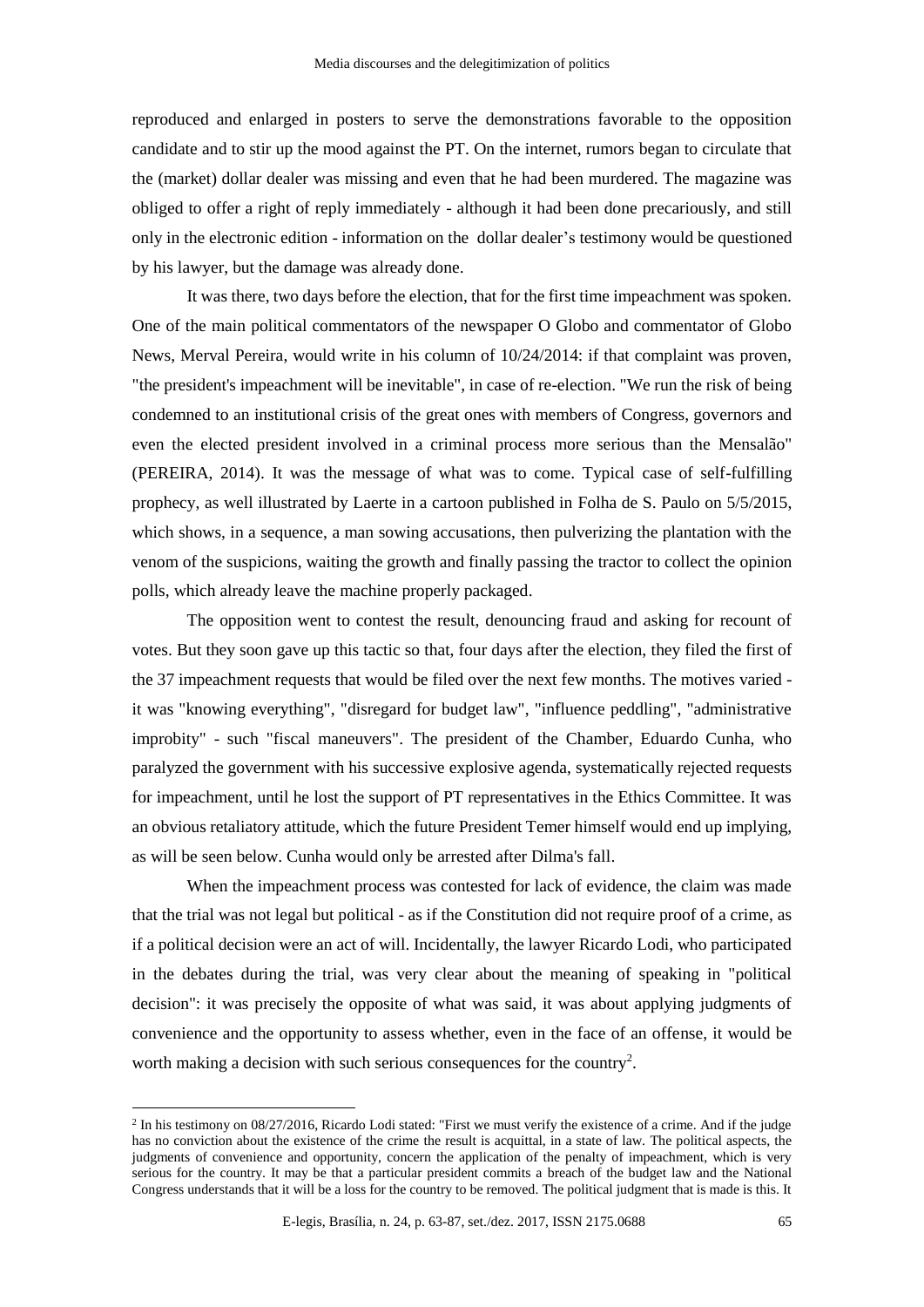The main contestation of the complaint that the removal of Dilma would be a coup was based on the argument that impeachment was a hypothesis provided for in the Constitution. It is a well-known rhetorical device, which consists in attempting to disqualify the contending argument by attributing to it something that it does not answer. Hence, as Rodrigo de Almeida (2016) reports, the need for the complete sentence: "Impeachment without crime of responsibility is a coup." The crime of responsibility was pointed out in the "fiscal maneuvers", although, as demonstrated, the predecessors of Dilma had used the same expedient, and governors and mayors in activity still use it. In addition, shortly after the definitive removal of the president, Congress passed a law that exempted recourse to that type of accounting maneuver from the classification of crime of responsibility.

It would be possible, but excessive and especially idle to discuss the legal issues involved in the case, since what clearly demonstrates the illegality of impeachment are the very statements of those who approved or benefited from it. Before the decisive vote, for example, Senator Telmário Mota (PDT-RR) stated: "I already had conviction that she [Dilma] had not committed any crime" Despite this, he would end up voting for impeachment, possibly due to a bargain, as Folha de São Paulo reported, Sen. Acir Gurgacz (PDT-RO), at the end of the decisive session, also told Senado TV: "We are convinced that there is no crime of fiscal responsibility in this process, but there is a lack of governance.

That not being enough, Michel Temer, who had already been officially elected president, would affirm during his speech:

> [...] we have launched a document called a Bridge to the Future, because we realized that it would be impossible for the government to continue in that direction, and we even suggested to the government that it should adopt the theses that we pointed out in that document [...], and since that did not work, there was no adoption, a process was instituted that culminated now with my becoming the presidency (sic) of the Republic.

Almost a year after the impeachment trial began, in an interview with the Bandeirantes TV Channel, Temer exposed the role of Eduardo Cunha in the decision that would be fatal for the government:

is not possible, from a political judgment, to condemn in case of doubt, to condemn when materiality, typicality and culpability have not been fully demonstrated. "Available at: https://youtu.be/Sv3vi3m19SQ. It was a vain effort, however, as it became clear in Senator Alvaro Dias' interview with TV Senado: "To be honest, this is a staging, fulfilling a formality." The votes would not change with the testimony of the witnesses because "there is already a consolidation of the convictions", which were "rooted during the debates that we have been holding here since October. This is a political court, there is already conviction regarding crimes committed or not by the president." Available at: https://www.facebook.com/badernanoticias/videos/649762598515927/.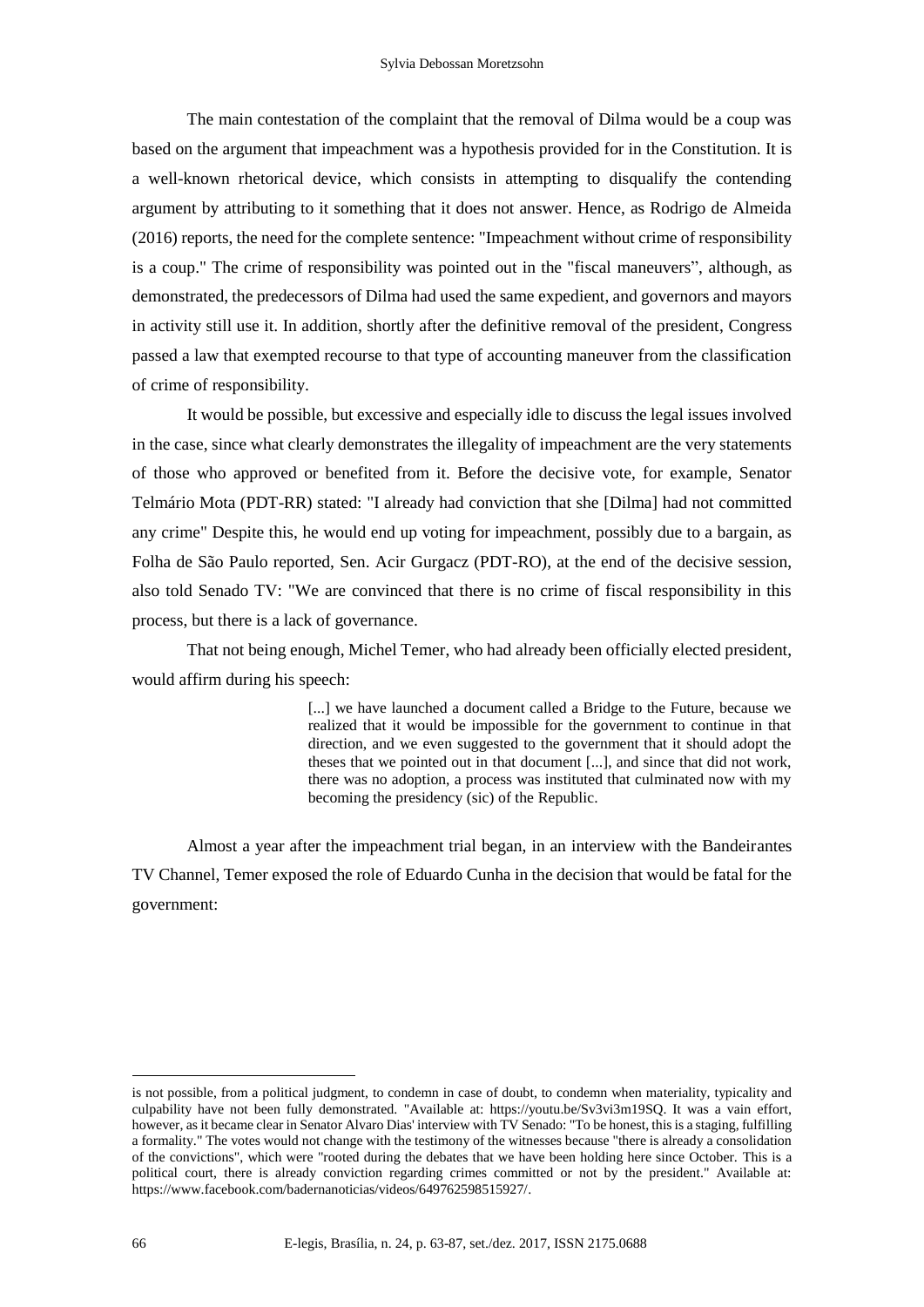[...] one occasion he went to me, it was about two o'clock in the afternoon, saying, "Today I will file all impeachment requests ... because I was promised the three votes of the PT in the Council of Ethics ". [...] The next day I see the news immediately saying that the president of the party, of the PT, and three members of the PT insurged against that speech and would vote against. When it was three o'clock in the afternoon he called me and said, "Everything I said is not true, because now I'm going to call the press and I'm going to start the foreclosure process." So what a curious thing, if the PT had voted with him on that ethics committee, it is very likely that the president would continue to do so. 3

Curious thing, see: if the PT had given in to blackmail, there would have been no coup.

To assert that it was a coup is not, therefore, to construct a "narrative": that is to say what it is.

Hence, it is not acceptable to go out on the tangent and say "coup or no, call yourself whatever you want" as Almeida (2016, 215) does, despite the importance of his testimony on the crisis. Whatever? Of course not: if it had not been a coup, there would be nothing to complain about. But it was, and this legitimizes - it would even say, demands - the reaction against this violence, which did not happen by chance: as many have said, it would only be possible to impose a set of reforms and projects that exterminate social rights and lead the country to the condition of subalternity in the international scene with a coup. Such a major setback would never be approved at the polls.

## **2 The tradition of coup and corruption as an enemy**

The classic editorial principles of the press are often based on a mystification of the concept of "Fourth Estate", which transforms the essential mediation role of this activity into something that looms above the contradictions of the real world. The press, then, would be the "watchdog", the prosecutor of the institutions, acting on behalf of the interests of "society." It is not difficult to prove the contrary: the press, especially in the age of big corporations, acts to the benefit of the interests it represents, even though presents them as if they are common to all. But always, in any circumstance, it exerts a political activity. It fits in with what Gramsci called "private devices of hegemony."

Defending causes, more than inevitable, is necessary: those who defend freedom of expression - this just seemingly obvious value - defend a cause. Because it exerts a political activity, the press is part of the political struggle, in the broad sense of the word - again, resorting to Gramsci: in the sense of "great politics." Hence, the need for a plurality of titles. The problem is when it gets involved in "small politics" and becomes an advertising tool.

This determination was made explicit in 2010 by the then president of the National

<sup>3</sup> Interview of Michel to the Bandeirantes TV Channel, 15/4/2017. Available at Https://www.youtube.com/watchv=8qyCYNEkfQg&feature=youtu.be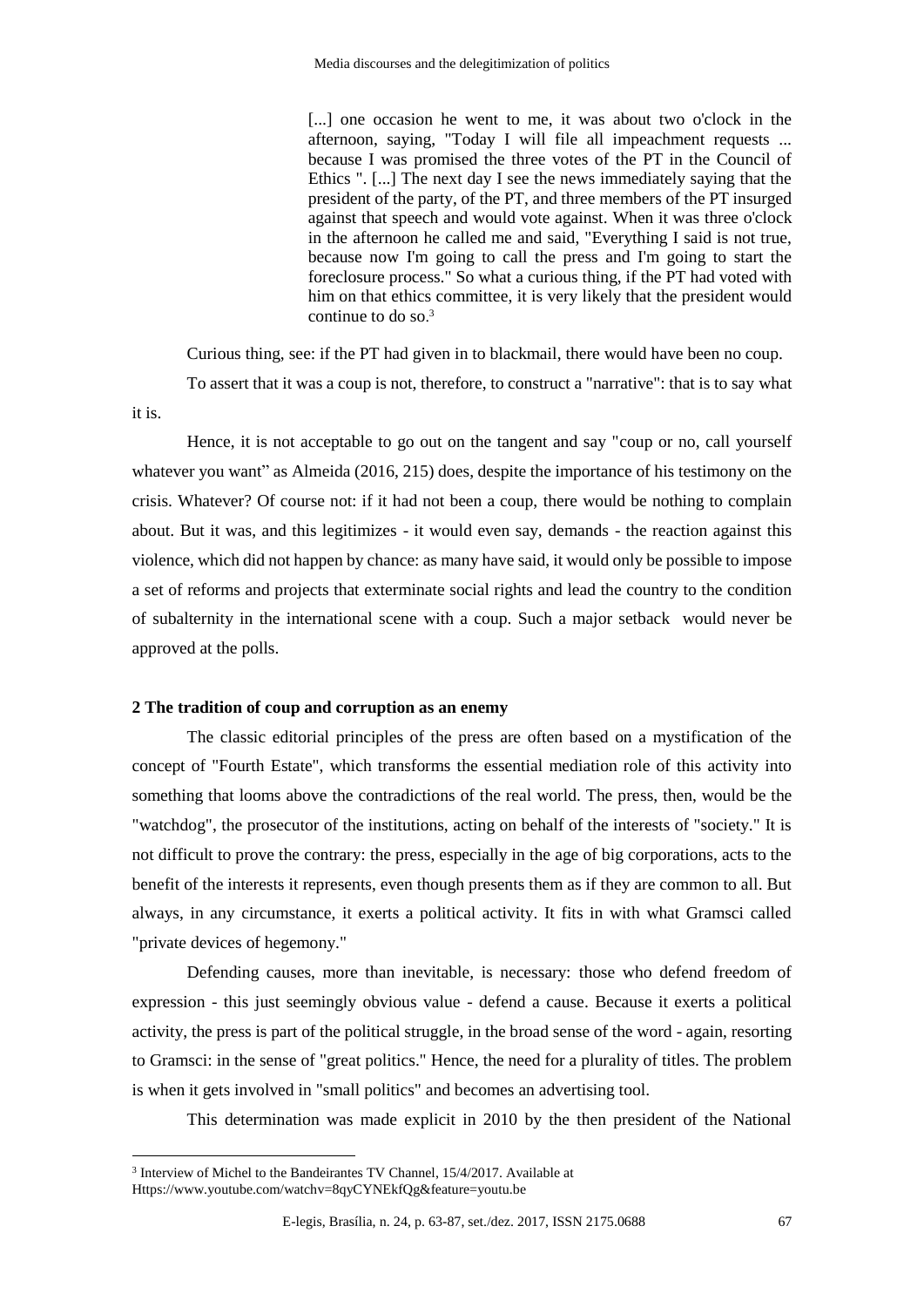Association of Newspapers, Judith Brito: "the media are actually acting as the opposition of this country, since the opposition is deeply fragile" It is a clear distortion of the proposal of the "fourth estate": here it is no longer a matter of "supervising" the conduct of the government, but of fighting it. It was, perhaps by carelessness, a rare moment of "sincericide", for that very reason very enlightening (BRITO, 2010, apud ARAÚJO, 2010, without pagination)<sup>4</sup>.

This is, in fact, the regular behavior of our press - I always refer here to the business activity that exploits journalism - whose tradition of coup is not difficult to prove, especially if we start from the period of our history in which social struggles become and the press itself began to be more professional. At the beginning of his last term, in 1951, Getulio Vargas encouraged Samuel Wainer to found Ultima Hora because he knew he would be, as it were, the target of the relentless bombardment of newspapers and radios. His suicide provoked a turnaround that aborted the coup and postponed it in ten years as the deepening class struggle and polarization of the Cold War led the country to a new political crisis that would result in the overthrow of João Goulart

The articulation between the main communication companies against Vargas was informal, but against Jango it became organic. In October 1963, at the initiative of João Calmon, a member of the Social Democratic Party (PSD) and deputy chairman of the Associated Diaries, the "Democracy Network" was formed to destabilize the democratically elected government identified as a "communist threat". The victory of the Cuban revolution in 1959 was then particularly attractive in Latin America.

Aloysio Castelo de Carvalho (2010) researched the performance of this association, which produced an almost daily program run by the radio stations of Rio de Janeiro: Tupi, Globo and Jornal do Brasil, and that was retransmitted by hundreds of other affiliated broadcasters. The following day, the speeches were reproduced by the printed media of this group - O Jornal, O Globo and Jornal do Brasil, respectively. Thus, a broad communication system was formed that articulated these companies with opposition parties and groups, "mainly the National Democratic Union (UDN), the Institute of Social Research and Studies (IPES) and the Brazilian Institute for Democratic Action (IBAD) which financed the electoral campaigns of the anticommunist candidates "(CARVALHO, 2010, p.16).

In 1954, the anti-corruption speech - the fight against the "sea of mud" - was the protagonist. In 1964, it became a subsidiary of anti-communist discourse. It has now returned as a mobilizing element, combined with the recrudescence of an archaic and stereotyped hatred of communism distilledin the streets . Nostalgics of the military regime repeated phrases such as "go

<sup>4</sup> Another rare moment of "sincericide" was given by the presenter Silvio Santos, on 9/4/2017, when, at an awards show promoted on his TV channel, publicly rebuked an employee - presenter Sherazade, known for his extreme right positions - and told her, even if affecting a jocular tone, that she had not been hired to give an opinion, but to read the text of the teleprompter: "If you want to do politics, buy a television station." That is: a TV channel is not a public concession subordinated to constitutional principles, but something that is "bought" with the objective of "doing politics". Cf. http://emais.estadao.com.br/noticias/tv,no-trofeu-imprensa-silvio-santos-repreende-sheherazade-egentili-public-political-comments,70001733278.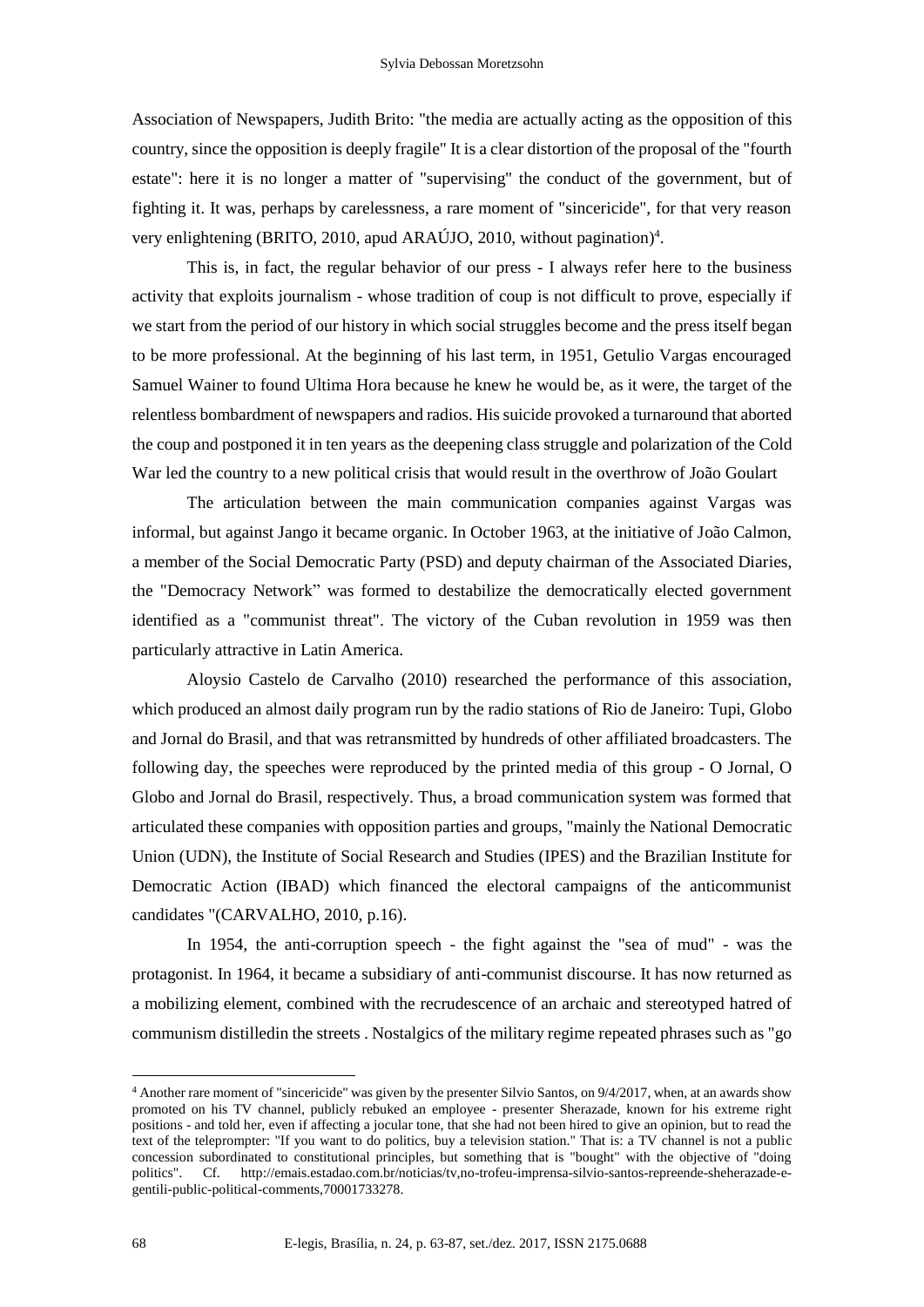to Cuba!" and "our flag will never be red" to show their hate. This is what gave the demonstrations a farsque tone, not only because the PT governments never identified with this ideal, but because, since the end of the USSR, the Communist "threat" is not on the horizon anymore. The anachronistic symbols and imaginary corresponded to an equally archaic but easily assimilated world view, especially in times of crisis: thus yesterday's anticommunism amounts to today's antipetism, with the same burden of virulence, historical ignorance, and hatred of class.

The appeal to the anti-corruption discourse has always been very successful, especially since it is very simplistic and therefore fits perfectly into the binary logic of common sense, so that any criticism of this discourse tends to be understood as evidence of suspected connivance or, at least, less, disregard for the public thing. Remember, for example, that the motto "to friends, everything; to enemies, the law " is the purest expression of anti-republicanism defining our ethos is something that is often seen as an artifice to naturalize a perverse practice, attributing it to a " culture." As Avritzer et al (2012, p. 14) recall, "the tautological explanation that Brazil is corrupt because of its identity almost ignores theoretically reflection and empirically study of the phenomenon of corruption." But it is necessary to treat it properly, from the widening of the focus: it is usual to identify the corruption to the state apparatus and to forget that "the public official is only a part of a gear that involves private actors, who represent economic or political interests which are not explicit in the public sphere "(AVRITZER et al, 2012, p 13). It is not an innocent distortion: it is a way of reiterating the contempt for everything that is identified to the public service and, conversely, enhancing the private initiative, "entrepreneur", as a source of all virtue.

Another aspect especially relevant to what we are discussing here concerns the public perception of the phenomenon: "the more corruption is countered, the more it is reported, and the more it is reported, the greater its perception", so that, "from the citizen's point of view, the fight against corruption generates the appearance of a greater presence of corruption in the administrative life of the country "(AVRITZER et al, 2012, p.18). It's not that simple, though. Because it is not just an increase in the volume of news about corruption, that is, a greater visibility of these cases, but mainly the way they are exposed that matters. It is because it is an essential part of the ideological struggle that the hegemonic media, oligopolized as it is in Brazil, acts in the conformation of this perception: if there were plurality of means and if the media themselves are what they promise to be - a space for the debate of ideas, for the confrontation of divergent opinions, to give the public the opportunity to draw their own conclusions from good and contradictory sources of information - possibly the perception would be different. The public, in the case we are discussing here, could be led to compare the governments of Fernando Henrique Cardoso - and his "general shelver", who was entitled to his nickname - to those of Lula and Dilma, where both the Public Prosecution Office and the Federal Police enjoyed broad autonomy, to the point of electing their leaders (MIGUEL, 2016, p. 105).

That is why, in fact, Lima (2016) considers that the greatest of all corruptions is the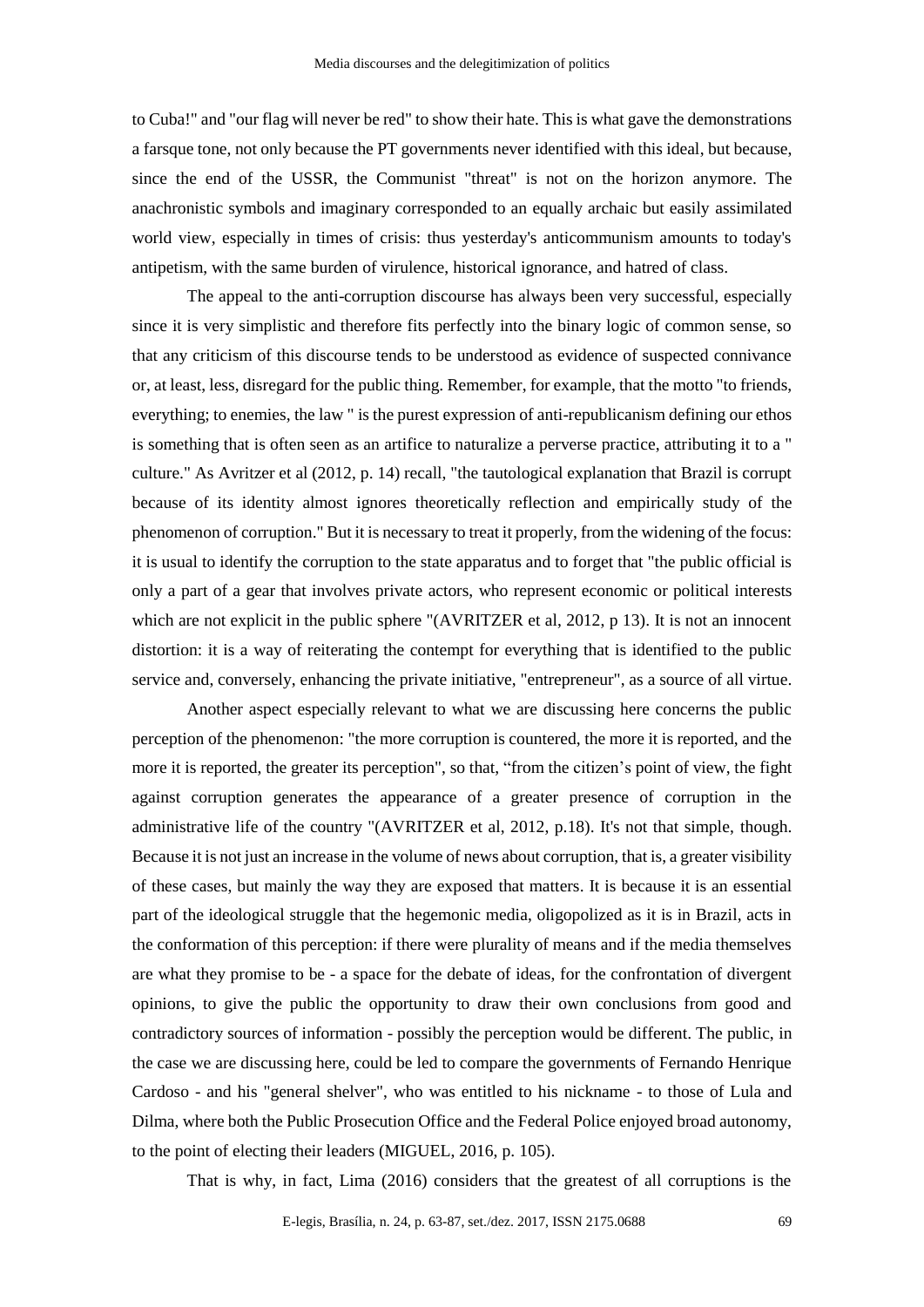corruption of public opinion. Reference in the studies on media and politics, the author (in the preface to Guimarães and Amorim, 2013) deplores the interdiction of the public debate on the central role that the media occupy in the democratic process, mainly as a result of the actions of those interested in this silencing - the big entrepreneurs in the sector - but also the PT's own governments, which have not made progress in this area.

Against the historical amnesia that fuels the idea that during the time of the military there was rigor in the treatment of public money, Heloísa Starling begins by showing that the failure of the regime's promise to publish the "white paper" of corruption was not only due to the fact that it would be necessary to include military personnel on the list, but above all, because taking the issue from the strictly moral point of view necessarily leads to a distortion:

> In a moralistic perspective the public thing does not recover. [...] vice is always public, virtue is always private and nothing comes to politics. This reduction of the politician to what he is not - individual morality, the salvationist alternative - defined the disaster of the anti-corruption strategy of the Brazilian military regime, at the same time that it determined the public behavior of many of its main leaders, in valuing to the extreme something called personal decency. (STARLING, 2012, p. 214-215).

The demonstrations of personal decency, expressed in the modest patrimony of the heads of government, did not prevent countless cases of corruption - for example, those of the Brazilian Coffee Institute, Grupo Delfin, Projeto Jari, Capemi, etc. - made public despite the censorship time, although the lack of memory reigning produces the conviction, common among a part of the population, that in those times there were no deviations. But what is essential in the researcher's approach is the understanding that "corruption was part of the essence of the military regime" because, "in a dictatorship, where to rule is to repress, there is no way to prevent corruption from being registered as a disintegration of space public interest and consequent degradation of the idea of public interest "(STARLING, 2012, page 218). And it is not only a question of diverting public resources and illicit enrichment, as is often thought, but from the practice of torture, "the maximum corruption of our human nature" (STARLING, 2012, p. 219).

One of the few prestigious journalists critical of the Lava Jato trial, Mauro Santayana (2016) tried, in one of his articles, to remove the burden of scandal that usually falls on the subject of corruption. He presented it as a practice "common and inherent in human society," which occurs "in a widely disseminated way, in any nation of the world, regardless of political system or degree of development." That is why the phenomenon should be seen with the dimension that it really has: according to the journalist, you can not eliminate corruption, what you can do is control it, with care "not to affect the functioning of an infinitely larger system and more complex, and much more important, that encompasses the whole political, economic and social universe of each country and a vast and interconnected web of international institutions. "

He acknowledges, however, that "it is much easier and more convenient for suckers to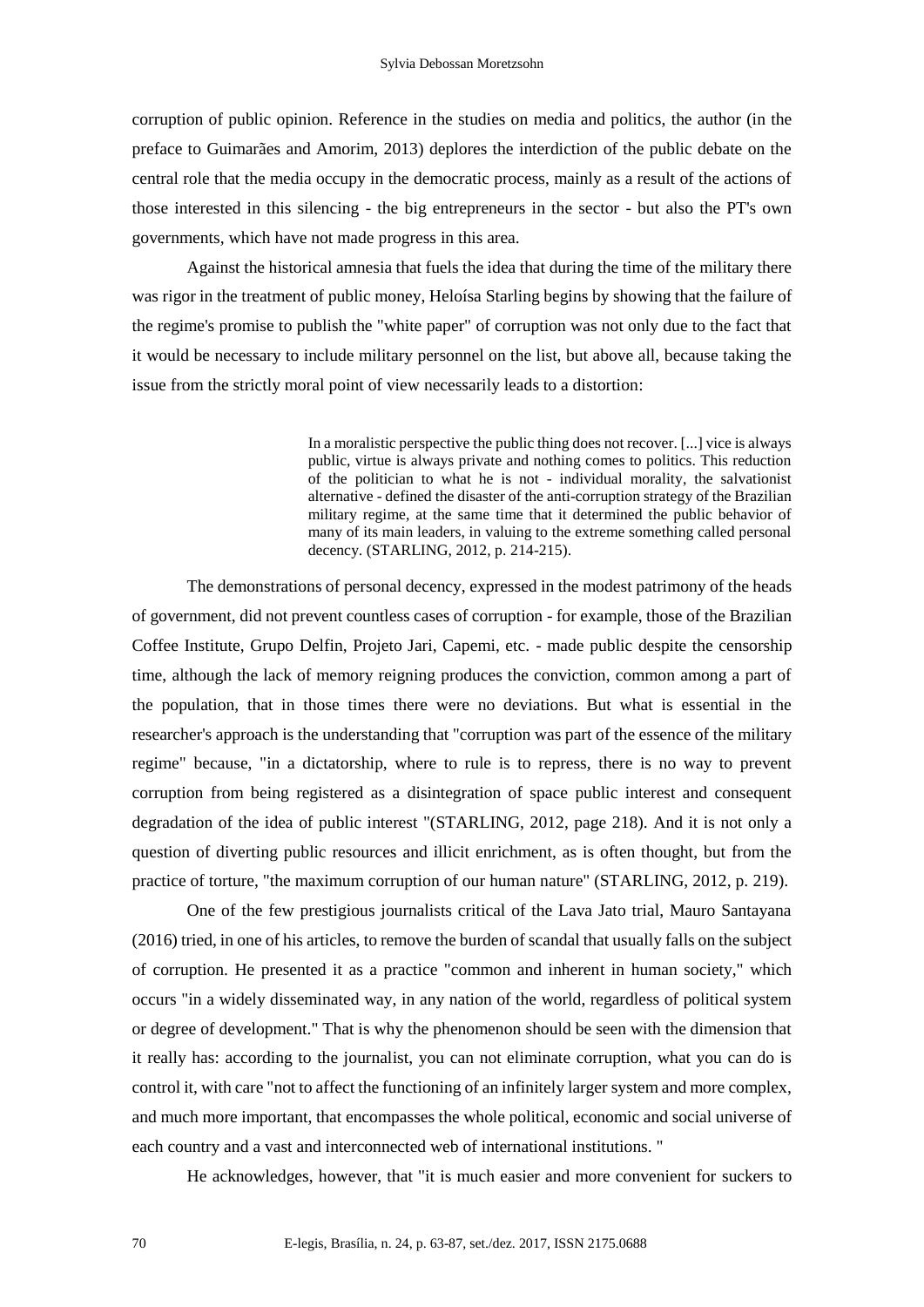believe that schools and hospitals are lacking more because of politician dishonesty than because of the hundreds and hundreds of billions of reais paid in interest or lost through the eviction of taxes "(SANTAYANA, 2016).

> Since 2013 at least a seemingly preponderant share of the prosecution, the police, the federal judges, allied with the dominant segments of a manipulative and irresponsible media - and a veritable army of conservative "columnists", "experts" and "philosophers", mendacious, ideologically hypocritical, and anachronistically anti-communist, devoid of any commitment to the country's development or preservation of a minimum of governability, are defending this myth, moving one of the largest institutional and media campaigns ever seen in the world, aimed at country to believe that corruption is the greatest national problem and that it can be eradicated by the work and grace of some changes in law and the repressive work conducted by half a dozen home saviors. (SANTAYANA, 2016, without pagination)

The journalist classifies as a typically fascist strategy this promise to "fix" the country, mobilizing the public from the exploitation of fear, prejudice and hatred.

But this is the spirit of recent campaigns launched by the Federal Public Ministry. Launched in 2015, the "All Together Against Corruption" campaign considers corruption a "being" to be fought by "everyone", no matter the degree or power relations that facilitate and stimulate that practice. So, "stick queue, bribe a guard or divert public money," everything is corruption. Along the same lines, the MPF announced the program "Ten measures against corruption", which had obtained more than 2 million signatures when it was delivered to the then mayor of the Chamber, Eduardo Cunha, in March 2016.These measures include the application of "integrity tests" to public officials, thus ignoring the presumption of innocence; the validation of illegal evidence - provided that it is obtained "in good faith", as judge Sérgio Moro stated in a hearing in the Chambert, the possibility of keeping confidential the source of the information responsible for the investigation - that is, depending on the circumstances, the accused would not be allowed to know who accused him.

Such measures are not only openly unconstitutional: they express an inquisitorial nature that a responsible press would be obliged to denounce. But apart from the usual exceptions - such as the columnists Janio de Freitas and Bob Fernandes - the critiques were limited to publications specialized in law or linked to the left.Typical of the moral "crusades", the inquisitorial nature should not be surprising, given the religious bond of certain protagonists of the Lava Jato "task force", especially the prosecutor Deltan Dallagnol, who is believed to be an instrument of God for the realization of a the mission. But this situation should be an alert for the surpassing of the limits imposed by a secular State.

# **3 Convictions, or a matter of faith.**

The behavior of Dallagnol and his colleague Roberson Pozzobon in the press conference on 9/14/2016 - who exhibited the famous power point of the blue marbles with small arrows that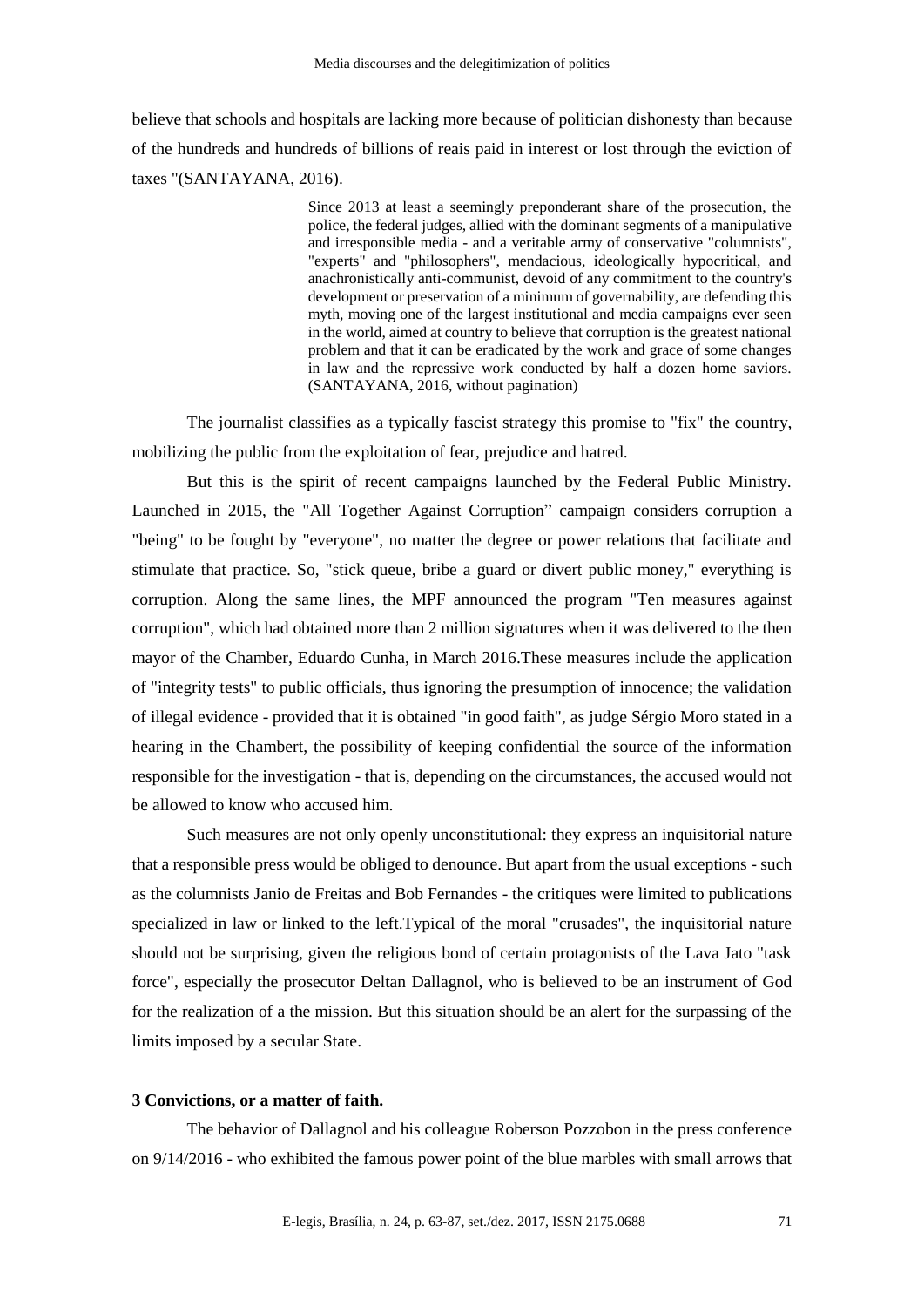pointed to a central circle named after Lula, accused of being the "maximum commander", the "great capo" of "propinocracy" - was largely mocked on social media, where memes of that crude exhibition immediately multiplied, but it is far from being just a motive for scorn, because it exposes a dangerous method. First of all, what prosecutors certainly do not ignore, the use of such slides has resulted in the annulment of judgments in the United States, because it signifies a spectacularisation that undermines the right to fair trial, as we later learned that journalists from websites and blogs of the left issued an article by Ken Armstrong (2014) about it. Secondly, because those accusations so emphatically did not appear in the complaint formalized by MPF, which provoked criticism from Minister Teori Zavascki.

It became more or less evident that the objective was to play for the audience and revive the moods against Lula, which is very easily achieved when one has not just the guarantee of the live broadcast - although for a paid channel, like GloboNews - but also immediate uncritical reproduction of the accusations by the main journalistic sites: " 'Lula was the maximum commander of the corruption scheme', MPF says" (O Globo), "MPF says that Lula is 'commander-in-chief' of corruption in Petrobras; defense sees 'illusionism' "(O Estado de S. Paulo). Thus, a conviction which dispenses proof is established, because it desires the uncritical sense: a spectacle as crude as that needed for an imbecilized public, incapable of doubting, or fearful to do so.

But it was not only for this characteristic that the show gained so much repercussion: it was also because of the controversy around the phrase "I have no evidence, but I have conviction", which quickly became a motive of scorn and soon would be contested by the big newspapers, who accused the left-wing militancy of manipulation and "intellectual dishonesty at the service of a cause," as the policy editor of O Globo wrote. Dallagnol himself hastened to say on social networks that the phrase "was invented against Lava Jato, in a context of war of communication." As I wrote at the time (MORETZSOHN, 2016b), in fact, enclosed in quotation marks and attributed to an individual subject, the phrase was never uttered. However, it does not express a subterranean discursive trick: viewed in the context of the MPF's denunciation - that is, as an expression of the discourse of this collective subject, which is exactly what it is - it functions as a perfect summary of what happened.

The blue ball show, which insisted that Lula was the hidden owner of a triplex in Guarujá and a place in Atibaia, was one of the several moments in which the expectation of the former president's arrest occurred. The largest of these had been the episode of his coercive conduct for testimony at a PF office at Congonhas airport, the day after the publication of Senator Delcídio Amaral's indictment, not yet homologated, but anticipated by IstoÉ magazine on 3/3/2016. The location of the testimony, the information that there would be an airplane prepared to transport Lula imprisoned to Curitiba and the presence of a group of opponents in which the deputy Jair Bolsonaro stood in front of the PF headquarters of Paraná raised the level of political tension.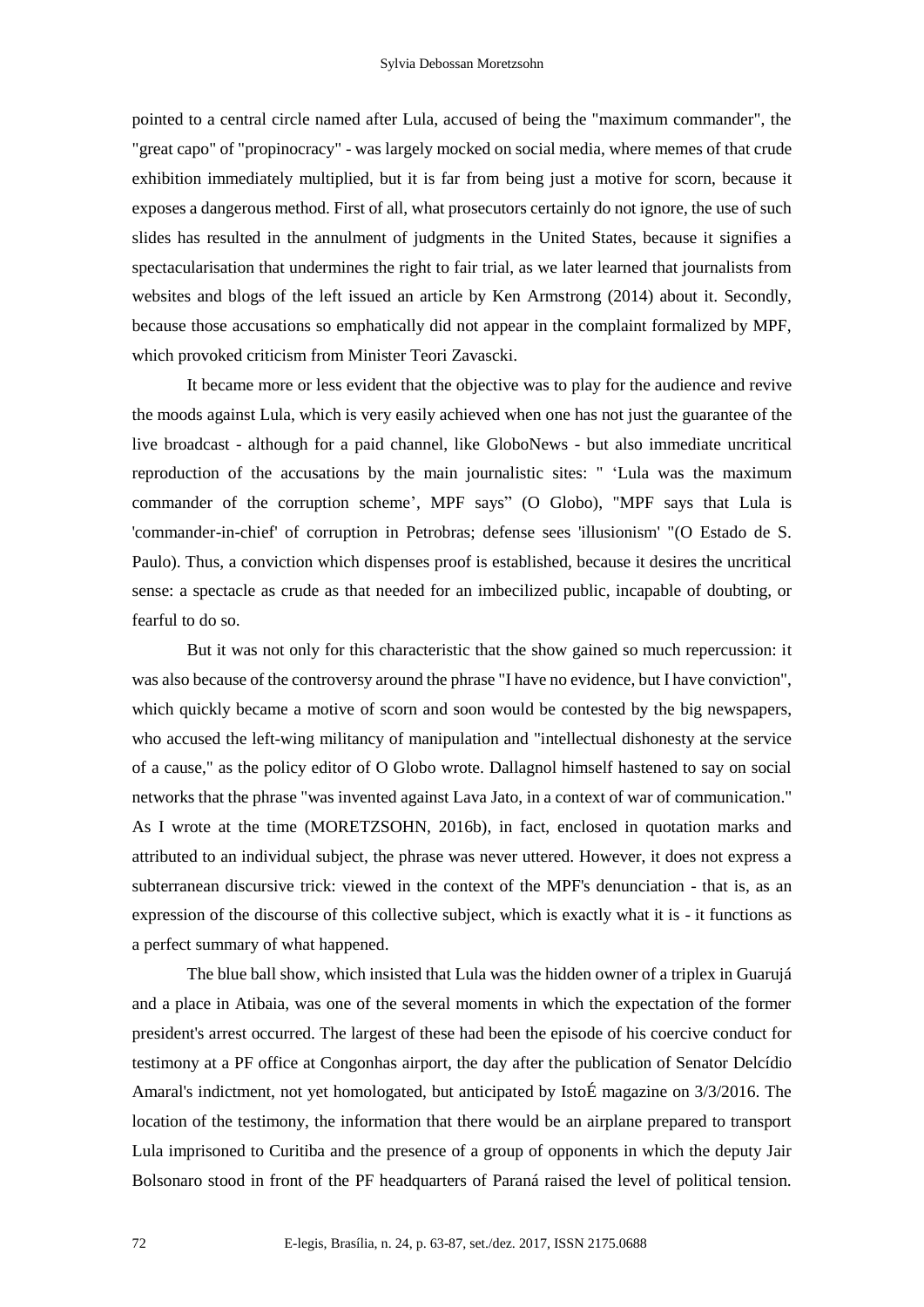Months later, the delegate who coordinated the actions of the Federal Police in Lava Jato stated that the "timing" for the arrest had been lost, which generated more criticism: after all, one must arrest someone for well-founded reasons of having committed a crime or as a matter of political opportunity? However, the testimony of Marcelo and Emílio Odebrecht and the disclosure of the "Fachin list" about three weeks before the day that Lula was questioned by Judge Sérgio Moro, rekindled that expectation.

Stressing the need to substantiate the accusations - in short, based on facts -, former minister Nelson Jobim (2017) wrote a brief article in defense of individual guarantees.He ended by quoting Nietzsche: "Convictions are more dangerous enemies of truth than lies." The hood had a certain address, but there is no guarantee that it has served also those who are still clashing the pots<sup>5</sup> against Lula or the PT: the methodical cultivation of hatred produces effects that are difficult to pass.

#### **4 Monthly and demonstrations, leaks and presumption of guilt.**

The path to the end of the coup can be identified, as Luis Felipe Miguel (2016, 34) points out, by observing the work of delegitimization of elected governments carried out by the media, by conservative think tanks and movements allegedly "spontaneous" , although financed and trained by American foundations, as Marina Amaral (2015) reported. Kátia Baggio's (2016) analysis of Atlas Network activity in Latin America for the dissemination of ultra-liberal ideas is illuminating. In Brazil, the entity maintains partnerships with several organizations, in which names of businessmen, economists, political scientists, jurists, journalists, "consultants" etc. are repeated. Of all, the Millenium Institute is the most directly linked to media companies, but the most active groups in the articulation of public demonstrations are "Come to Street" (Vem pra Rua) and "Free Brazil Movement" (Movimento Brasil Livre). The activities are diverse: there are courses of leadership formation, seminars, participation in traditional media - whether the journalists themselves work in these companies, or are invited to debates and interviews - and intense use of social media, which includes the dissemination of fake news as propaganda weapon.

It was from the "Journeys of June" of 2013 that they began to gain expression of mass movements that would sustain the overthrow of the government almost three years later. Deflagrated by the Free Pass Movement (Movimento Passe Livre), which was struggling to improve public transportation and zero tariffs, the demonstrations were joined by other leftist groups protesting against the spending and social impact of the World Cup and the Olympics. Initially opposed to the protests, calling for police intervention to combat the damage caused by

<sup>5</sup> Translator's note: the expression refers to the action of protesters during Dilma Rousseff's government: they usually pick their pots and clash them with forks and knives to produce high sounds during the former president speeches on television.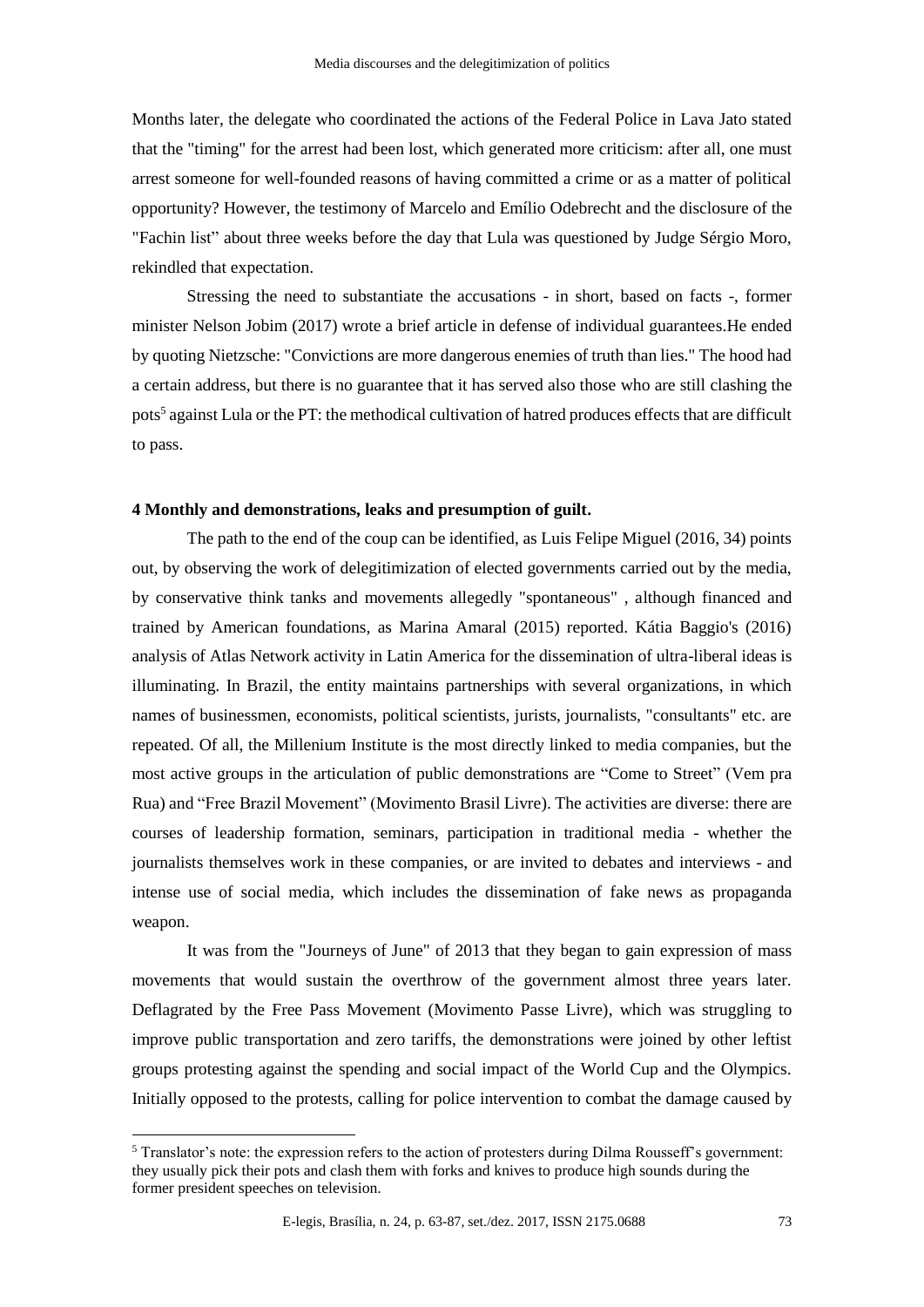the black blocs, the media quickly "ressignified" them - as scholars like to say - and began to stimulate them: Jessé Souza (2016) points to the maneuver to "federalize" the demonstrations, so that a municipal tariff such as the price of bus tickets was replaced by that of anti-corruption, which targeted the federal government and made the president's popularity plummet. In addition, the protests incorporated the challenge to PEC 37, which prevented the Public Ministry from promoting investigations on its own. The amendment was overturned by 430 votes to 9.

Paulo Moreira Leite (2015, p. 54) mentioned, in the introduction to the book in which he presented his "other history of Lava Jato", the criticism of professor Ada Pellegrini Grinover about the MP's "dazzlement", which "would cease to exercise its function essential, the conduct of criminal action, to erroneously place himself in the role of 'defender of the people' ". It was a serious deviation, because "the function of the ombudsman is an extension of the political power of the Congress", because "the representative of the people is only the ones chosen by the people, and the Public Prosecution Office does not legitimize itself by popular vote in the Brazil". The criticism was made in 1997. Since then, the protagonism of prosecutors only grew.

Moreira Leite (2015, p. 52) points to the origin of this growth in Lula's decision - "reckless", according to the journalist - to indicate to the position of General Attorney the most voted name of a triple list of the category itself. It points to the distortion caused by this measure, because with it "an enormous power source was created, one of the most active of the Republic, which had as its origin a base of voters inferior to the votes necessary to choose a central directory of students in large Brazilian universities "(MOREIRA LEITE, 2015, p. 53). "By delivering the PGR's choice to a category, Lula opened the door for his enemies. The prosecutors with sympathy for the government and the PT were immobilized, for any gesture would be placed under suspicion. Those who had sympathy and even more than that for the PSDB and other acronyms of opposition felt stimulated to investigate, prove and denounce "(MOREIRA LEITE, 2015, p. 55).

But if we want to seek the remotest origin of the whole process that resulted in the coup, we will have to back down to the Mensalão case,detonated by Deputy Roberto Jefferson (2005), in an interview with Folha de S. Paulo on July 6, 2005. Since then, for the mass media, the opportunity has emerged to identify the PT to corruption - a particularly powerful discourse, considering the party's promise to usher in "another history" and promote "ethics in politics" - and to fabricate the image of a savior of the motherland, which only thrives in contrast to the delegitimation of traditional politics. The chosen one for this role was the rapporteur of the process, minister Joaquim Barbosa, a black man of humble origin, whose path of overcoming served perfectly for the promotion of the hero: he was "the poor boy who changed Brazil" (MARQUES; DINIZ, 2012, without pagination), as been put in the cover of Veja of 10/10/2012, someone who had no potatoes on his tongue and faced the powerful with his fluttering robe, like the vigilante of comics.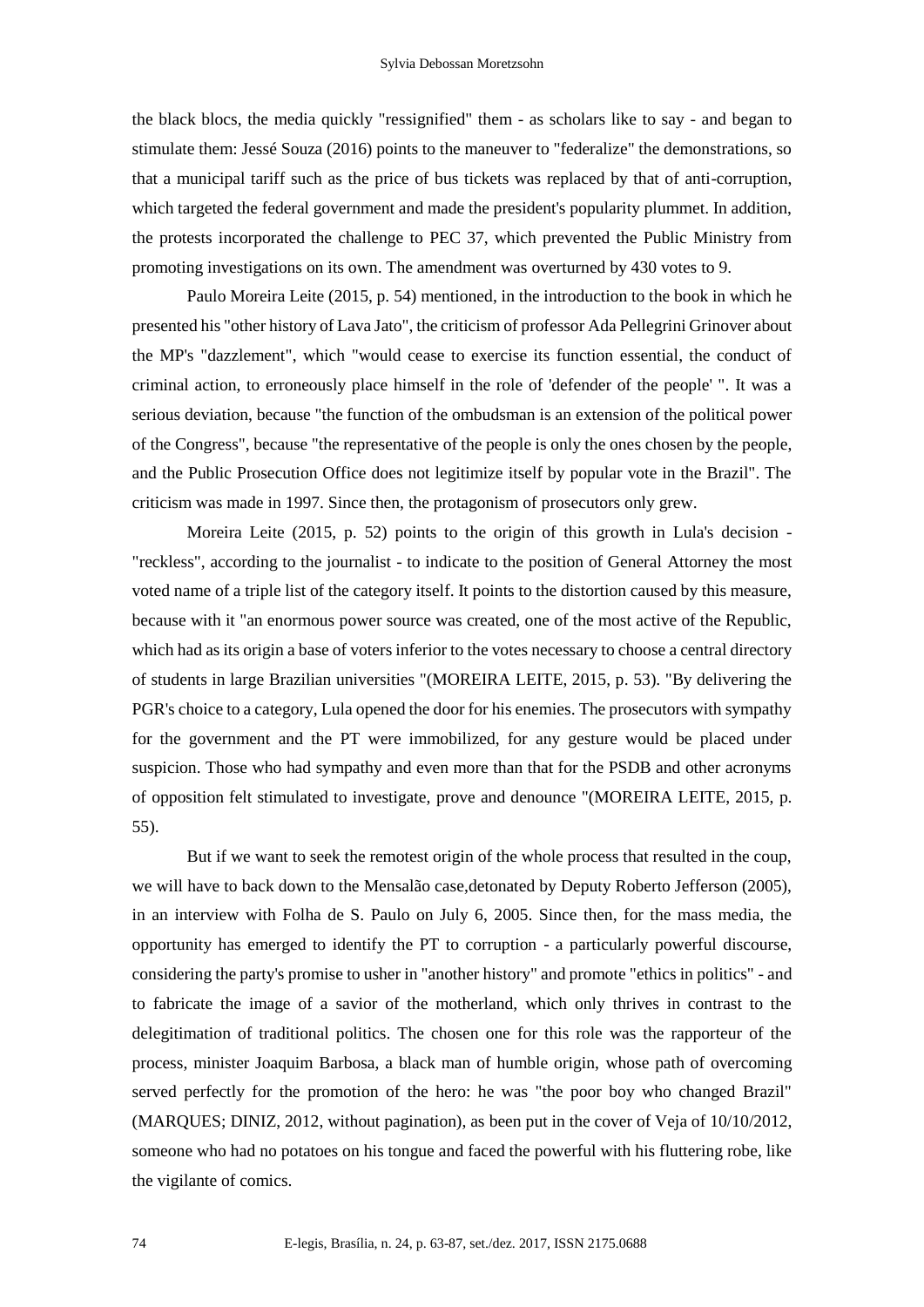In the juridical field, Eugênio Aragão, Minister of Justice in the last two months of the Dilma government, emphasizes the way in which the process of the Mensalão was conducted, starting with the construction of "theoretical castles": a model that establishes hypotheses to be independently verified of their inconsistencies or verifiable contradictions throughout the investigation. "The evidence that comes to the process is pushed, piloted, punched into the preconceived categories, to fit the previously designed whole," so that, even in the face of the fragility of the accusations, vote for doctrineof conviction allows (ARAGÃO, 2017, p. 54).

> The experience of using the theoretical model was so well received by a commercial media, eager for a version that would compromise every government of the PT, which became a whoop on the wheels of Republic attorneys. Rodrigo Janot was soon succeeded as a prosecutor-general by a course of "mensalão" at the Superior School of the Public Prosecutor's Office, so that his colleagues could learn to set up their theoretical castles as an accusatory routine (ARAGÃO, 2017, p. 53).

Worse still, according to him, are the theoretical castles built in "task forces", created with so much fuss that they are under constant pressure to present results. Under the media spotlight, filing an inquiry would thwart expectations.

> This bewilderment by itself mortally injures the presumption of innocence and consolidates in public opinion, as a plot of a predictable novel, the certainty of the correctness of the initial theory about the involvement of the chosen actors in the facts supposedly occurred. The task-centered theoretical castle is often based on award-winning deliberations carried out with enormous psychological pressure exerted on potential informers, aimed at targets previously chosen by the investigators and the judge to give solidity to the theoretical model conceived on the facts in investigation. It becomes impregnable, and theory, however simple, is treated as infallible. Science is changed in research by doctrinal ideology, which sees corruption as evil to be extirpated, no matter what it costs (ARAGÃO, 2017, p. 55).

The aforementioned blue ball power point was exemplary:

For example, Luiz Inacio Lula da Silva, the former president, was the head of a criminal organization set up in his own government. No solid evidence is presented, but only assumptions based on dubious statements from third parties, many true hearsay witnesses, with no credibility, all punched in the previous theoretical bins. But press conferences are held in conference halls rented with public money, for presentations of flashy power point graphics of impressive fragility, always in favor of a previous theory that does not know the human dignity and presumption of innocence of the investigated exposed, as the hypothetical assumptions of this assembled theory are final (ARAGÃO, 2017, p. 59).

Aragão (2017, p. 58) even points to the unconstitutionality of a task force such as Lava Jato, in which police, prosecutors and judges are partners in the same undertaking and protect each other in the name of the need for rigor in the fight against corruption. For, he says, "if the three public actors join together, instead of controlling each other in turn, the jurisdiction remains without anyone to appeal against possible abuses articulated," which violates the principle of broad access to justice and makes it impossible to guarantee the due process of law.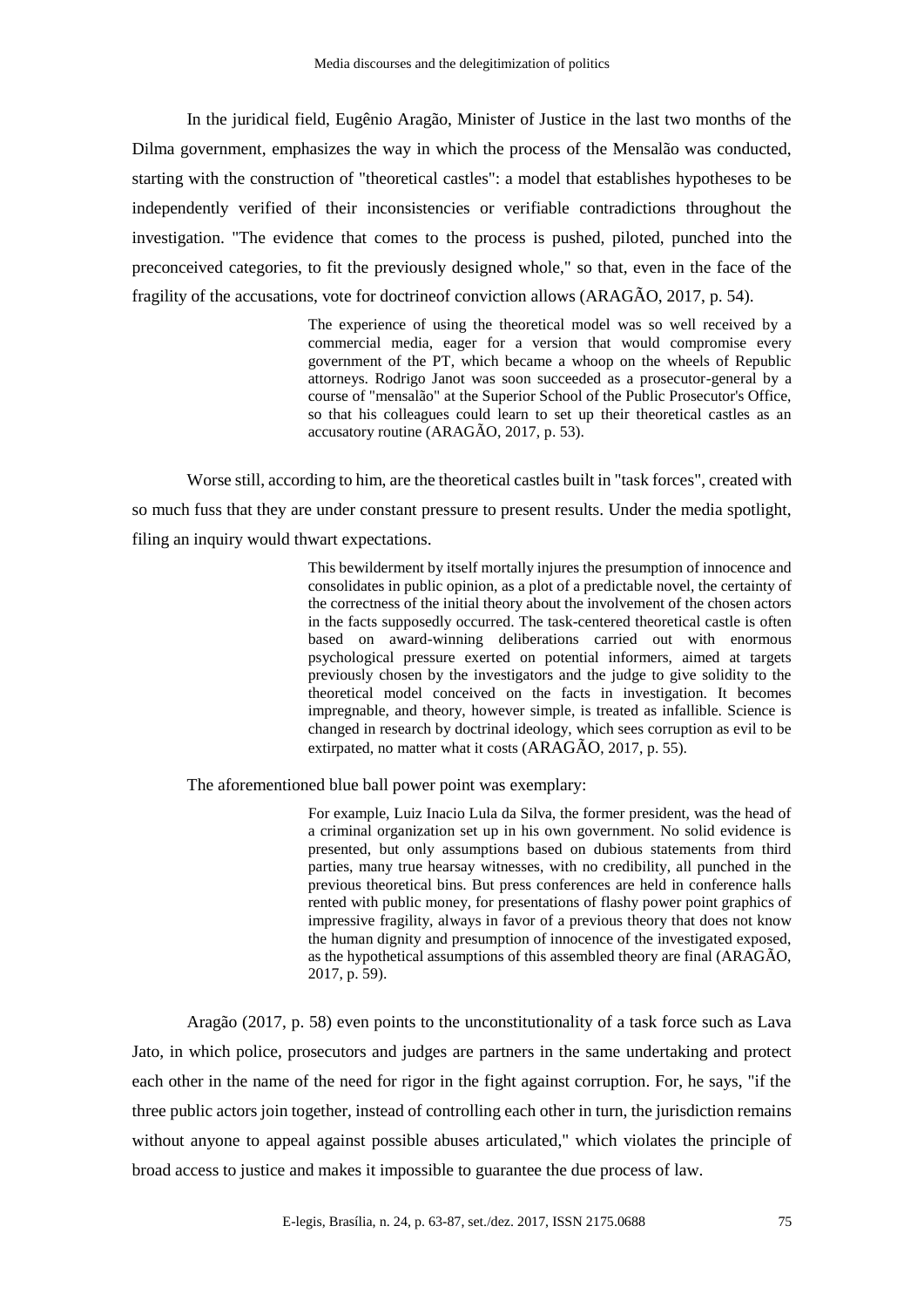The whole picture described here reproduces precisely the methods of the old Inquisition, with the aggravating fact that the public clamor is produced contemporaneously by the media and reverberates in social networks - although eventually it may tread the opposite way - and therefore has an exponentially greater reach.

As in the case of systematic cases of high-profile criminal cases, in the coverage of political scandals such as that of the Mensalão and now Petrolão<sup>6</sup>, our media inverts the principle of presumption of innocence: as Lima says (2006, 16), abuses the adjective "supposed", which serves "to launch all kinds of insinuations, accusations, illusions, generalizations and suspicions, at the same time as it conceals the responsibility of the journalist responsible for the matter and confirms the predominance of 'presumption of guilt' in roof". Every trial by media is guided by the logic of the spectacle, which, however, is not generalizable, considering the necessarily selective character of what will gain visibility: there is no journalism without agenda or editing, guiding and editing is making choices, but these procedures are hidden, so they look natural. That is why it is always appropriate to apply Bismarck's famous phrase about sausages and laws to the news: better not to know how they are made.

For at least two decades, Brazil's media criticism has pointed to the vices of what has been dubbed "denuncism," in which newspapers misrepresent their responsibility for verifying the veracity of information and are content to disseminate what sources say, eventually off the record.These procedures have become even more common in times of the internet, as if a technology that expedites the circulation of information lacks accuracy in the calculation. The public's excitement is part of the logic of the spectacle: hence the proliferation of leaks, which are always selective and vicious, because they obey the interest of those who leak and because they can contain, as is often the case, half truths or even outright lies. But, as in the usual procedures of police coverage, what matters is not the, It is true, but the effect: the display of complaints has the force of condemnation, especially since the tendency is not to doubt what is published, however stupid it may be.

This tends to imply something deeper, which is a willingness to believe in what is most convenient or desirable - that is, in fact, the original sense of the expression "post-truth" which the Oxford Dictionary (2017) has elected as the "word of the year": what is "relative or relating to circumstances in which objective facts are less influential in public opinion than personal emotions and beliefs." Especially in moments of crisis, the passions prevail and the appeal to reason tends to fail. It is impossible to deal with this issue here, but registration is necessary to point out the extent of the problem and at the same time to expose the context in which political actors feel at ease to lie without the faintest remnant of modesty<sup>7</sup>.

<u>.</u>

<sup>6</sup> Translator's note: Petrolão is the media name for the scandal related to corruption in Petrobras.

<sup>&</sup>lt;sup>7</sup> One of the most scandalous examples is that of the mayor of São Paulo, João Dória Jr., elected on the basis of the nonpolitical "manager" discourse and who is already beginning to articulate his candidacy for the presidency of the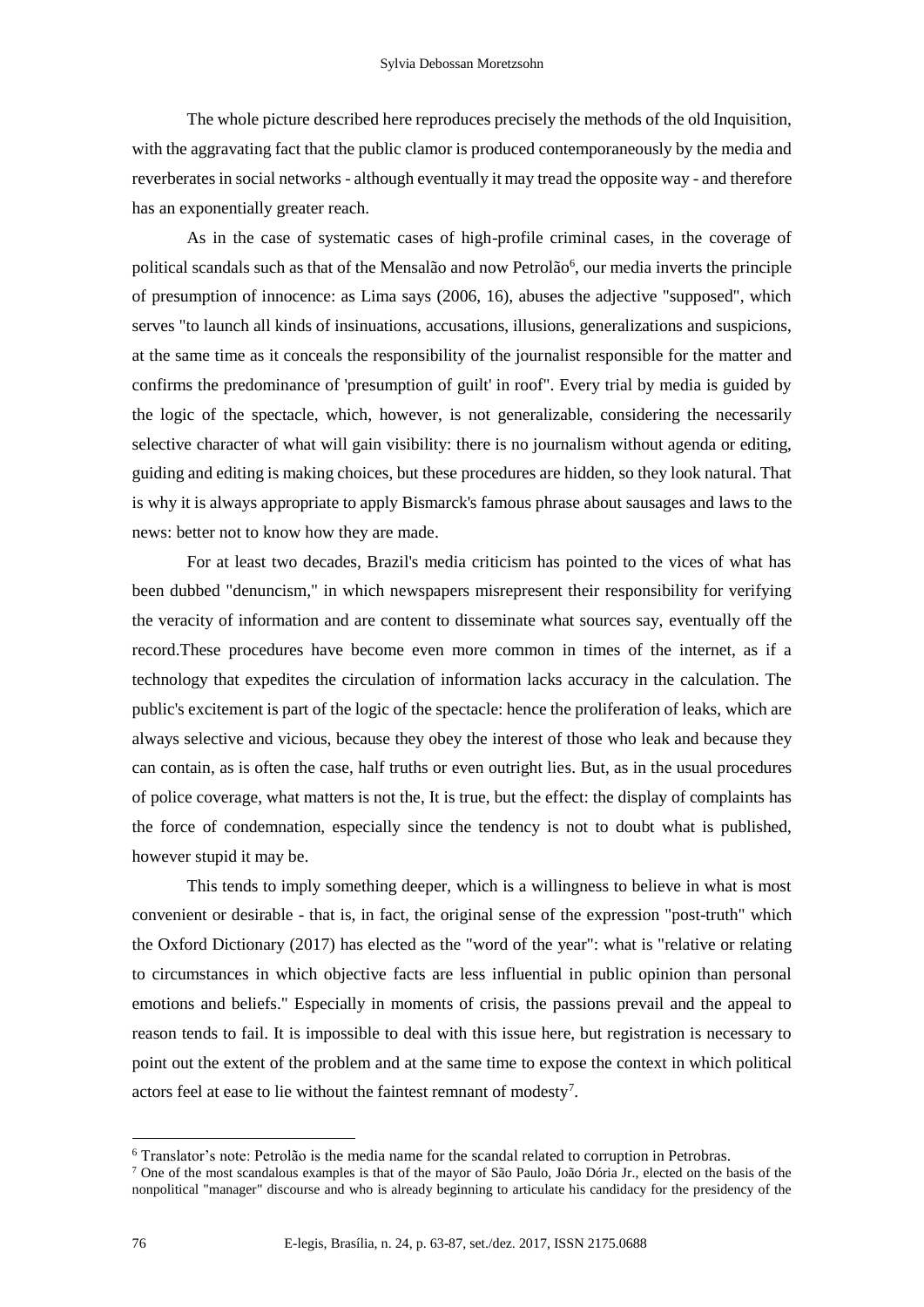## **5 The script of impeachment and the delegitimation of politics: fulfilling prophecy.**

In the article in which he drew the "coup's map," André Singer (2016) showed that, despite all the agitation caused by the acceptance of the impeachment request, in early December 2015, the process did not take off. Demonstrations by the overthrow of the government, in February of the following year, had very low adhesion. Then, on March 3, 2016, the magazine IstoÉ published the aforementioned statement of Senator Delcídio Amaral, in which he affirmed that Lula and Dilma had tried to obstruct Lava Jato. The media repercussions were enormous, and the next day, reporting crews were already in place to cover Lula's coercive driving, which would provide yet another massive dose of exposure against him. Less than a week later, prosecutors from São Paulo asked for the arrest of the former president, which gave a new charge of attacks on his image. "In the face of this electronic massacre," says Singer, "it was not surprising that a crowd of people went to the streets on the 13th," in the greatest manifestation of Brazilian political history due to Dilma's departure and Lula's arrest. From there, legitimized by the streets, impeachment begins to walk. All coincidence? "

In his blog, the journalist Mário Magalhães (2016) found this coincidence of Lava Jato actions with the eve of decisive political events. In the GGN portal, observing the first pages of Folha de S. Paulo between January 1 and June 25, 2016, reporter Cíntia Alves (2016) concluded that in this newspaper, "Lava Jato has never been so prominent [...] and in the weeks leading up to Dilma's impeachment vote in the House " Included were matters that aimed at former President Lula, especially on the site of Atibaia and the triplex of Guarujá, a kind of obsession always available to feed the news.

But the fatal coincidence would occur on March 16 in the morning, Dilma named Lula for the head of the Civil House - a measure that the opposition accused of maneuver to secure privileged forum to the former president and get it out of the reach of the judge of first instance which led to Lava Jato. In the afternoon, Sérgio Moro raised the secrecy of Lula's wiretapping. Some of the audios were immediately on the air and provoked a new wave of protests - in Congress, parliamentarians shouting for "resignation, now!"; in the streets, even at night, demonstrations of revolt, stimulated by the live news, with reporters broadcasting flashes of the main cities of the country.

That the presidency of the Republic was vulnerable to staples was something that apparently did not cause astonishment. That a judge had committed an illegality, not even: committed to the coup, the media could not fulfill the elementary duty to ask the indispensable

Republic, due to the weakening of the traditional names of PSDB, involved in Lava Jato. Feeding the image of the "working John", dressing as a gari and participating in scenarios that try to support this brand, Doria repeatedly stated that he worked, unlike Lula, a "tramp" who "never worked." This boldness of reversing the fraud of reality so openly is only possible in an environment where the commitment to the truth no longer has reason to be.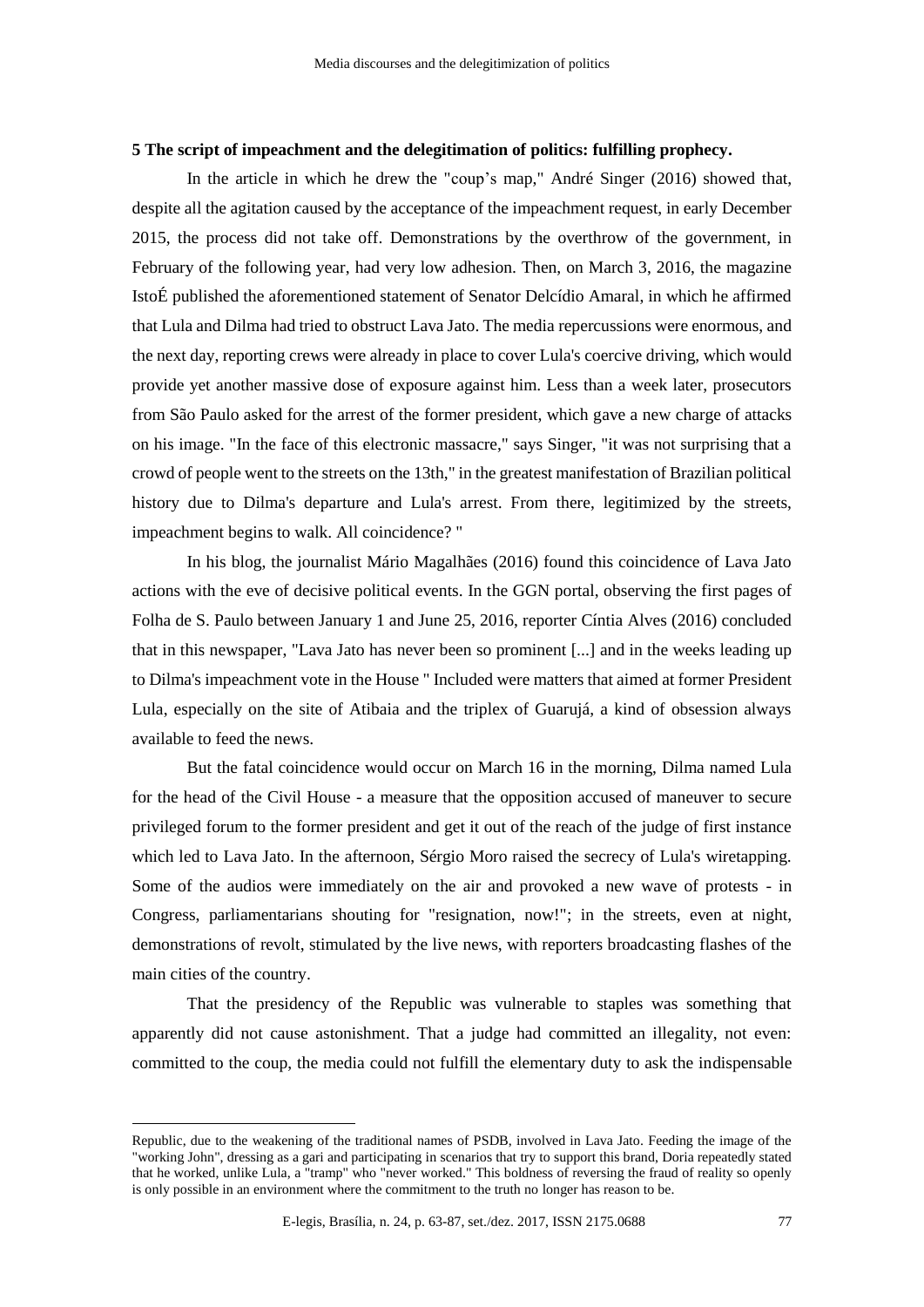questions. Thus, it acted predictably as a transmission belt of this gear.

Moro's attitude revealed a double illegality: the interception of a conversation after he had determined the end of the recordings and the fact that this conversation was with the President of the Republic, which could only be investigated with STF authorization. Lênio Streck (2017, pp. 38-39) reports the step by step of this illegality, which exposed people outside the scope of the investigation and even the privacy of lawyers and clients of the office that defends Lula ... it is possible to conclude that [...] the magistrate issued a crime proceeds. [...] knowing that he had an illicit evidence in his hands ... he assumed the risk of being included in Article 325 of the Criminal Code... ". In other words, he took the risk of being arrested. But who would dare to arrest the idol of the indignant crowds?

The court's behavior was condemned by STF ministers Marco Aurélio Mello and Teori Zavascki, then Lava Jato's rapporteur, who considered the evidence "unduly harvested" null - the conversation between Dilma and Lula, apparently banal, but reproduced to the exhaustion by the media as if it were an encrypted message. There was, however, no legal provision regarding this abuse of power. Moro (2016) would then send a letter in which he would repeat his "respectful excuses" to the "Supreme Federal Supreme Court", saying that "it was never his intention" to cause controversy, which he did not perceive "probable and possible reflexes for Exma. President of the Republic" in the release of the recording. As for the dialogue that had already taken place after the end of the interception - the dialogue that had so many consequences - had been determined, he wrote: "I have not noticed the point before, but I see no greater relevance." "Great, no?" Commented Streck (2017: 38): "The federal judge had not noticed that he had unlawful evidence at his hands, but he saw no 'relevance' to it ..."

"What leads a criminal judge to throw the scruples and divulge telephone interceptions that are known to be illegal, [...] revealing the lack of some degree of impartiality that the Constitution imposes on him?" asked Geraldo Prado (2017, p. 63). His hypothesis is that Moro, knowing that "even the most tolerant minister of the Supreme Court would not agree to take advantage of an illicit telephone interpretation in any way", said that "the revolt of a large part of public opinion constrained the Supreme Court to ' of illegitimate origin, that is to say, to make it acceptable in the light of an impossible balance between interests "- impossible because the Constitution, "in establishing the legal regime of the prohibition of evidence obtained by means of illicit means, in an intentional way, in view of the previous history authoritarian, does not contemplate an exception" (PRADO, 2017, p. 66-67).

After listing the main points that demonstrate the contempt of the judge for the constitutional guarantees - for example, the decree of prisons for being convinced of the guilty of the investigated, ignoring the presumption of innocence -, the author recalls the association between Moro's attitude, and the proposal to legitimize it, as set out in the "Ten measures against corruption" proposed by the prosecutors who work in the Operation's task force.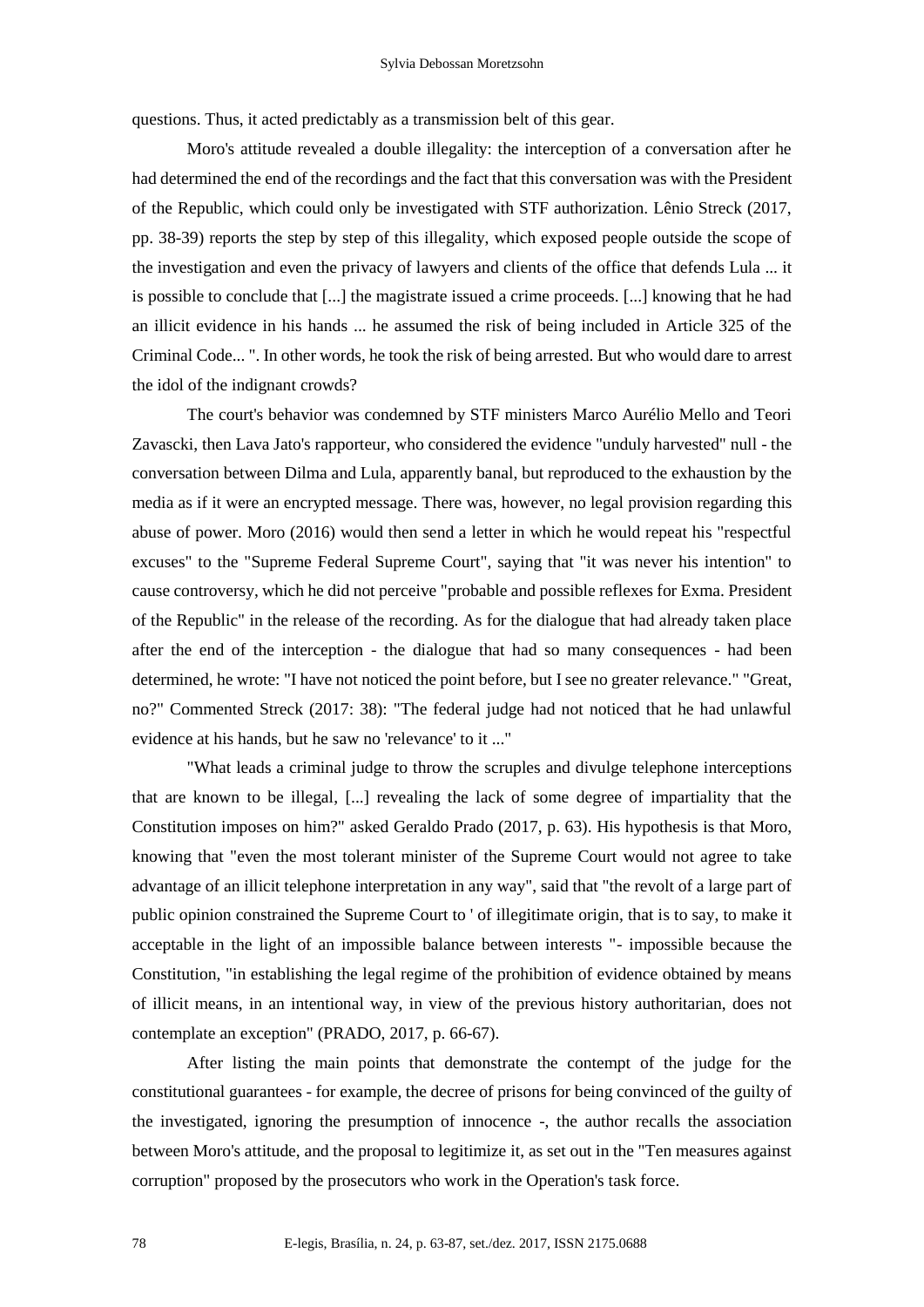In short, in the Lava Jato the magistrate built his own Constitution, in the absence of the one who directs the acts of the judges in the state of law. If he relied on the legality of his point of view - and sincerely relied on the STF the judge would simply send the case to the Supreme Court, because STF would take the repressive measures that it deemed necessary. (PRADO, 2017, p. 67-68)

In his apology to the Supreme Court, Moro (2016, without pagination) reproduced the justifications presented to raise the secrecy about telephone interceptions: the intention was to provide "healthy public scrutiny on the performance of the Public Administration and criminal justice itself" because "democracy in a free society requires that the governed know what the rulers do, even when they seek to act protected by the shadows." He acted in the name of public interest, therefore, and that would legitimize his attitude, regardless of what the law might say.

It is not difficult to see the effectiveness of this tactic. The media itself, both in cases of political scandals and in cases of high-impact crime, which in turn have their impact precisely because they are reported intensively and often sensationalist, collaborates to undermine respect for constitutional guarantees: the slow time and rituals demanded by due process appear as demeaning maneuvers seen as an obstacle to justice. The counterpart would be the immediate response to the public outcry. The mediatic processes of making such a clamor are conveniently hidden.

It is especially illuminating to re-read today the article that Moro wrote in 2004 about Operation Clean Hands, which shook Italy and with which the Lava Jato is often compared. It is all there: praise for leaks, the need to use the press - the judge speaks in "sympathetic newspapers and magazines" - imprisonment as a means of winning awards and, above all, delegitimization of the system. Everything that would happen in this decisive investigation for the consummation of the coup in Brazil, and even what would happen later, was already there.

Let's look at some snippets. First, on solidarity between the judiciary and the press:

In fact, it is naive to think that effective criminal prosecutions against powerful figures, such as government officials or businessmen, can be conducted normally without reaction. An independent judiciary, both from external and internal pressures, is a necessary condition to support legal actions of these kind. However, public opinion, as the Italian example illustrates, is also essential for the success of the lawsuit. (MORO, 2004, p. 57)

On the "useful purpose" of the leaks, the "sympathetic" press and the need to maintain public interest in the case: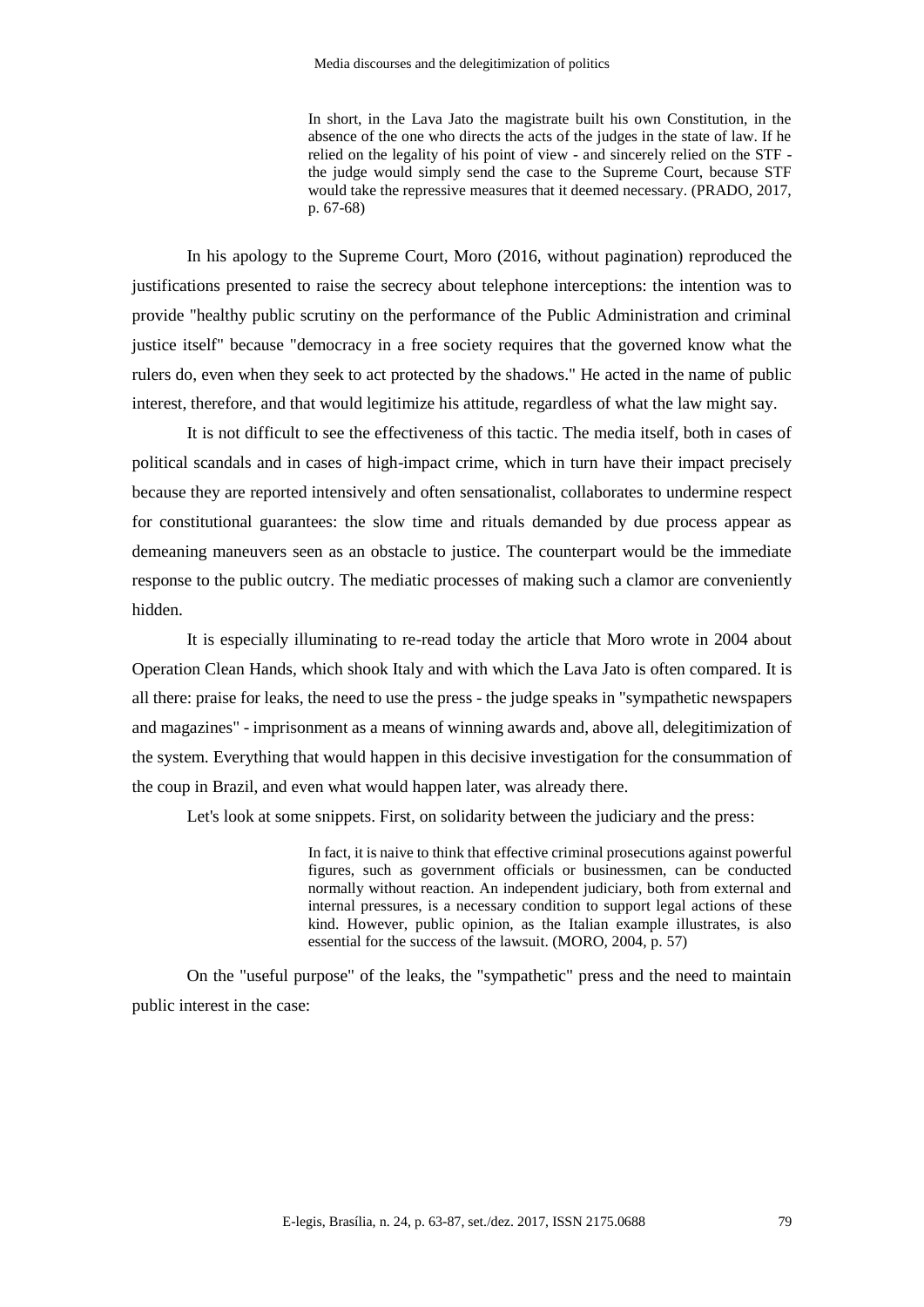Those responsible for the Mani Pulite Operation still made extensive use of the press. In fact, to the dismay of the PSI leaders, who never ceased to manipulate the press, the investigation of the "Mani Pulite" leaked like a sieve. As soon as someone was arrested, details of his confession were conveyed in "L'Expresso" [sic], "La Republica" [sic] and other sympathetic newspapers and magazines. Although there is no suggestion that any of the prosecutors most involved in the investigation would have deliberately fed the press with information, the leaks served a useful purpose. The constant flow of revelations kept the public's interest high and party leaders on the defensive (MORO, 2004, p. 59).

About the delegitimation:

The delegitimation of the system was further exacerbated by the start of prisons and the spreading of cases of corruption. Delegitimation, while making judicial action possible, was nurtured by it: the delegitimation of the political class provided an impetus for investigations of corruption and the results of it strengthened the process of delegitimation. As a result, judicial investigations into crimes against the Public Administration spread like savage fire, stripping away the buying and selling of votes and the organic relations between certain politicians and organized crime. The Mani Pulite investigations undermined the authority of the political chiefs [...] and the most influential centers of power, cutting off their ability to punish those who broke the silence pact. [...] The process of delegitimization was essential for the very continuity of the Mani Pulite Operation. There was no lack of attempts by the political power to interrupt it (MORO, 2004, p. 57).

To interrupt the operation: "It has to change the government to stop this bloodletting" caused by Lava Jato, "must have impeachment" to "put the Michel, in a great national agreement", "with the Supreme, with everything.

Finally, on the public outcry and the threat of collective resignation of the prosecutors:

[...] when the Italian Parliament in April 1993 partially refused permission for Bettino Craxi to be prosecuted, there was intense public reaction. One of the popular protests took on violent airs. A crowd gathered outside Craxi's home tossed coins and stones as he left his home to attend a television interview. [...] The team of prosecutors of the Mani Pulite operation threatened to renounce collectively to their positions (MORO, 2004, p. 57).

Threat of collective resignation of prosecutors, just as happened when the Chamber of Deputies amended the anti-corruption package proposed by the MPF in November 2016<sup>8</sup>.

We see, therefore, that history does not always repeat itself as a farce. Sometimes history simply repeats itself. Dot.

This should serve as an alert. As is well known, there is a perspective - a "narrative," perhaps - that continues to hold that there was no coup because there were no tanks on the street and because "the institutions are working." Former Minister Ayres Britto called the event "a democratic pause." Minister Ricardo Lewandowski, who presided over the decisive session of

<sup>8</sup> "Lava Prosecutors threaten resignation if Temer sanctions package ". UOL, 11/30/2016. Available at https://noticias.uol.com.br/politica/ultimas-noticias/2016/11/30/procuradores-da-lava-jato-ameacam-renuncia-casotemer-sancione-pacote.htm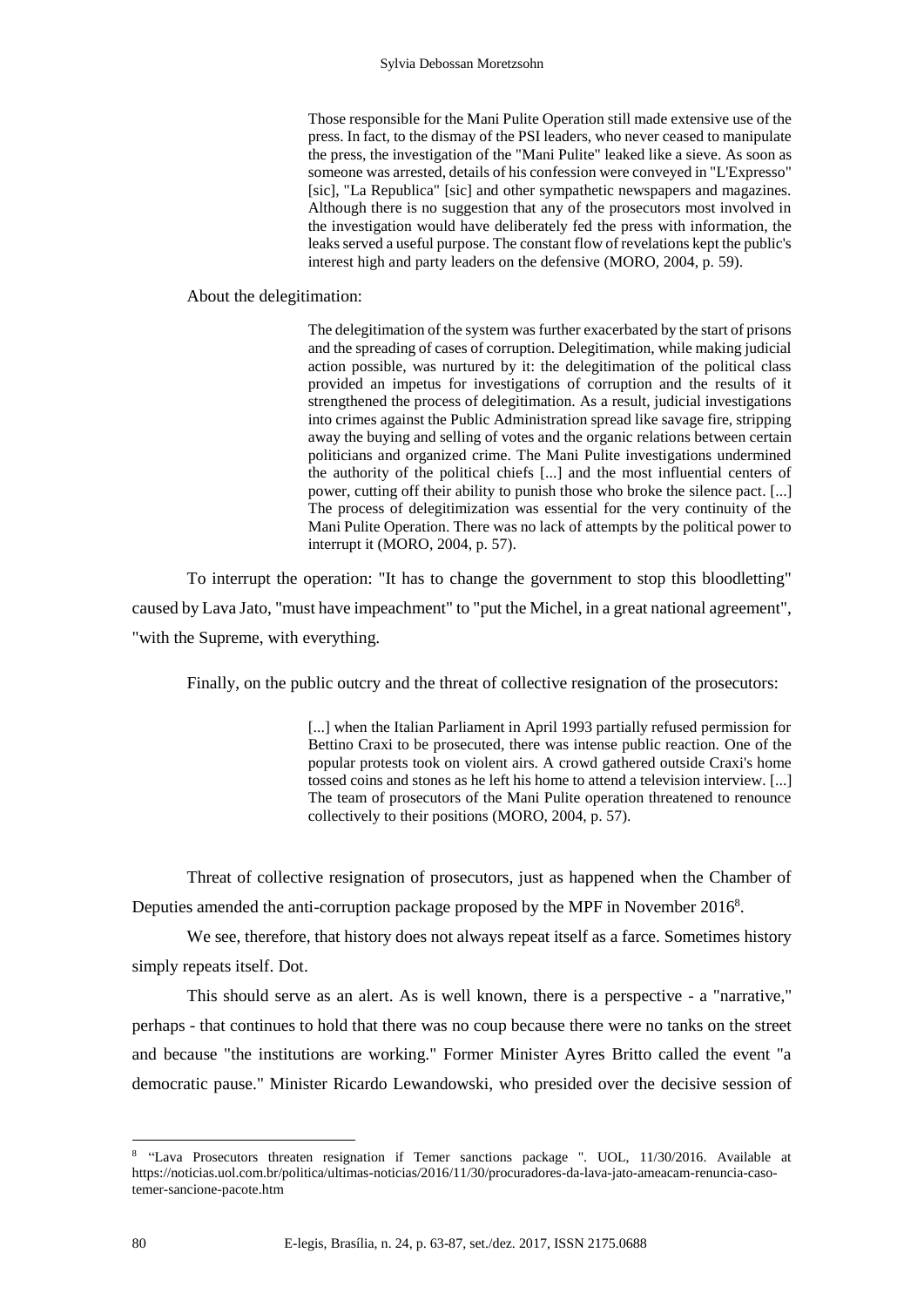impeachment, called it "a stumbling block of democracy." General Geisel, in the days of the dictatorship that was beginning to fall apart - very slowly and gradually - spoke of "relative democracy." And the newspaper Folha de S. Paulo, in a famous editorial, coined the expression "ditabranda" which would be equivalent to "relative dictatorship"<sup>9</sup>.

The coup, however, existed, as must have been clear, how clear should be the consequences of what happened. It is not by chance that a judge of first instance turned into a hero systematically exceeds the legal limits and not only is not restrained but rather supported: it is enough to recall the decision of the TRF-4 judges, who, by only one vote, rejected the representation of a group of lawyers who requested the departure of Moro by the illegalities committed in the episode of the telephone interceptions. The justification for rejection leaves no doubt: "The investigations and criminal proceedings of the so-called Lava Jato operation constitute an unprecedented case, bring unprecedented problems and require new solutions." Replace "unprecendented" with "exceptional" and we will have the right word for the environment in which we live.

Pedro Serrano, anchored in an earlier study by the Argentine jurist Raúl Zaffaroni on the creation of the "enemy", in the essay he published on the eve of Dilma's definitive departure, shows the coexistence of two state models in Latin American countries:

> Legally, there is no doubt that there is only a democratic State in law. But, on the factual plane of reality, a democratic state, geographically located in the great expanded centers, and a police state, authoritarian, of exception, coexist in the peripheries of the great cities, which are real occupied territories, where most of the population (SERRANO, 2016, p. 149).

But it is not "only" - as if it were not enough - this situation that demarcates territories according to social class. Serrano (2016, p. 157) classifies the Mensalão case as "typical of the jurisdiction as a source of exception, and not of law, because some of its defendants were convicted because of political importance of the positions they held in government, not because their conduct itself". It points out, in this case, "a judicial error with a political purpose, characterizing the overlap of the logic of politics over the logic of law, which occurs whenever there are mechanisms of exception within the democratic routines" Serrano (2016, p. 157). It also notes the subverted application of precautionary prisons as a form of use of suspensive measures with a political purpose:

> The high rate of pre-trial detention and the recent purpose in Brazil of its use as a means of winning awards and confessions, especially in hearsay cases involving politicians, contractors and builders - such as in the judicial proceedings of Operation Lava Jato "-, characterizes a flagrant aggression to the fundamental rights of the human person. Through the attribution of the linguistic sign of "corrupt" or "corruptor" it is promoted the disqualification of being as a person, authorizing its treatment as an enemy and its consequent submission to prisons which, in addition to being illegal, have subhuman conditions (SERRANO, 2016, p. 157).

<sup>9</sup> Translator's note: "ditabranda" is a wordplay between the words soft (branda) and hard (dura). The word in Portughese for dictatorship is "ditadura".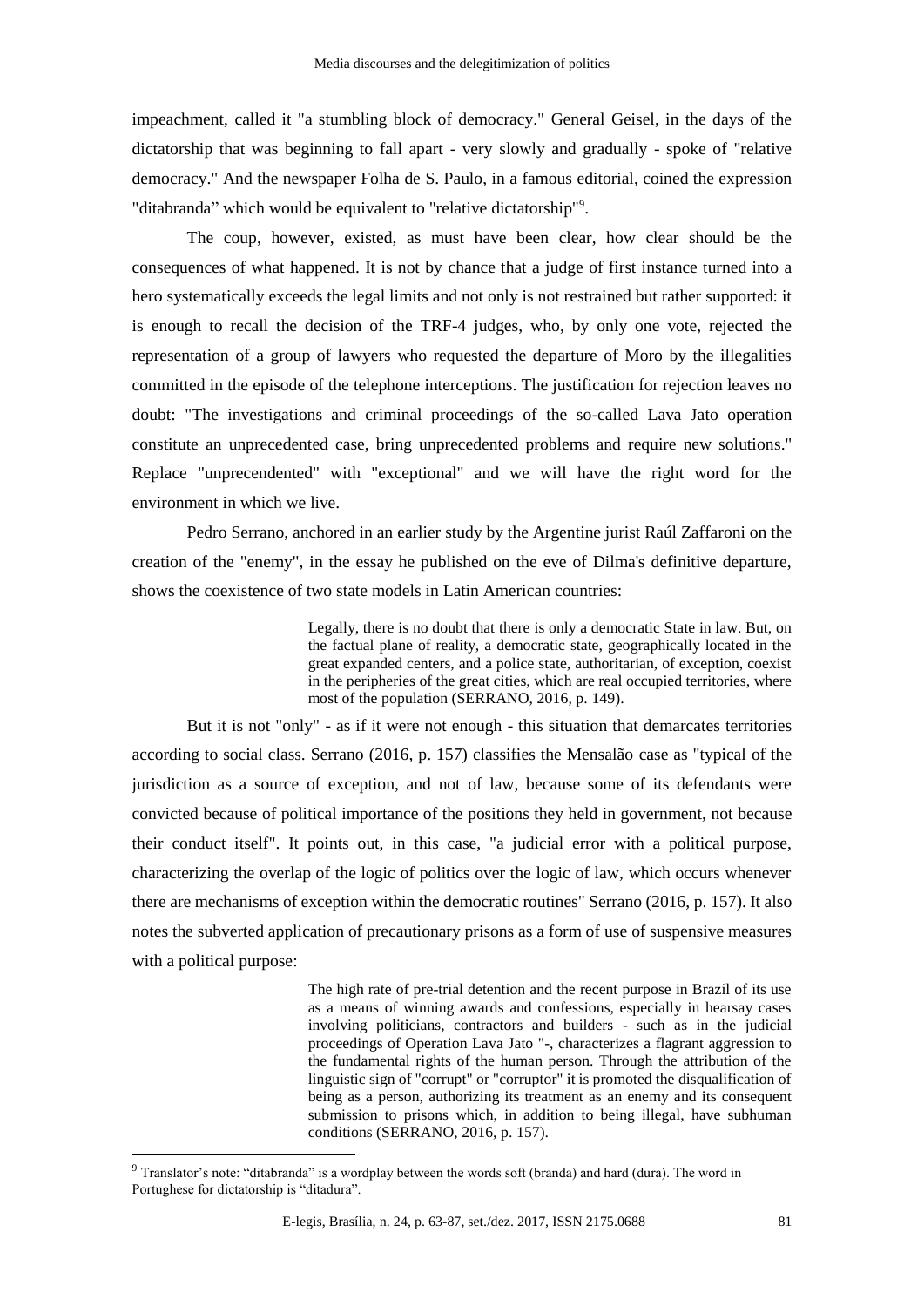This is why Nilo Batista (2017, p. 101), in his experience as Lula's lawyer, seeks a "deeper look" that leads us to what underlies the process we are discussing here: the articulation between the media and the penal system, where "the snake's egg is found, whose bark between us may already be broken," precisely by the coexistence of our proclaimed rule of law with pockets of exception.

> The crime control industry uses as feedstock fear and theorizing theories of penalty whose inconsistency or falsity no one can ignore today. In spite of this, the penalty - to the European criminal lawyers of postwar industrial capitalism, a "bitter necessity" - has become a deity, which governs human sociability, operated by priests and, of course, exacting of sacrifices (BATISTA, 2017, p. 101).

The jurist points to the penal system as the means through which the most disturbing of all terrorist acts is manifested: State terrorism. He recalls Robespierre's synthesis of the meaning of terror, which is nothing more than "ready, severe, inflexible justice", to conclude: it is "dehumanized justice, which does not mature its verdicts, ruthless and proud to be so "(BATISTA, 2017, p.101).

This is the "justice" that the hegemonic media extols. For more than a decade, since helping to advance the Mensalão case, it has shielded judges and prosecutors by petting their ego with varying awards. It thus created a caste of untouchables, now formally allowed to move beyond legal barriers.

When it breaks with the democratic order, hell is the limit. When the fight against corruption leads to moralistic hysteria and the delegitimation of politics, the field for fascism is opened. We've seen this movie a few times. But it seems that we have not learned anything from History.

### **References**

ALMEIDA, Rodrigo de. **À sombra do poder**: bastidores da crise que derrubou Dilma Rousseff. São Paulo: LeYa, 2016.

ALVES, Cintia. Lava Jato sob Moro atingiu o ápice nas semanas que antecederam o impeachment. **Jornal GGN**, 27 jun. 2016. Disponível em: http://jornalggn.com.br/noticia/lavajato-sob-moro-atingiu-o-apice-nas-semanas-que-antecederam-o-impeachment Acesso em: 28 jun. 2016.

AMARAL, Marina. A nova roupa da direita. **Agência Pública**, 23 jun. 2015. Disponível em: http://apublica.org/2015/06/a-nova-roupa-da-direita/ Acesso em: 25 jun. 2015.

ARAGÃO, Eugênio José Guilherme de. O risco dos castelos teóricos do Ministério Público em investigações complexas. In: ZANIN MARTINS, Cristiano; ZANIN MARTINS, Vera Teixeira; VALIM, Rafael (Coord.). **O caso Lula**: a luta pela afirmação dos direitos fundamentais no Brasil. São Paulo: Contracorrente, 2017. p. 51-60.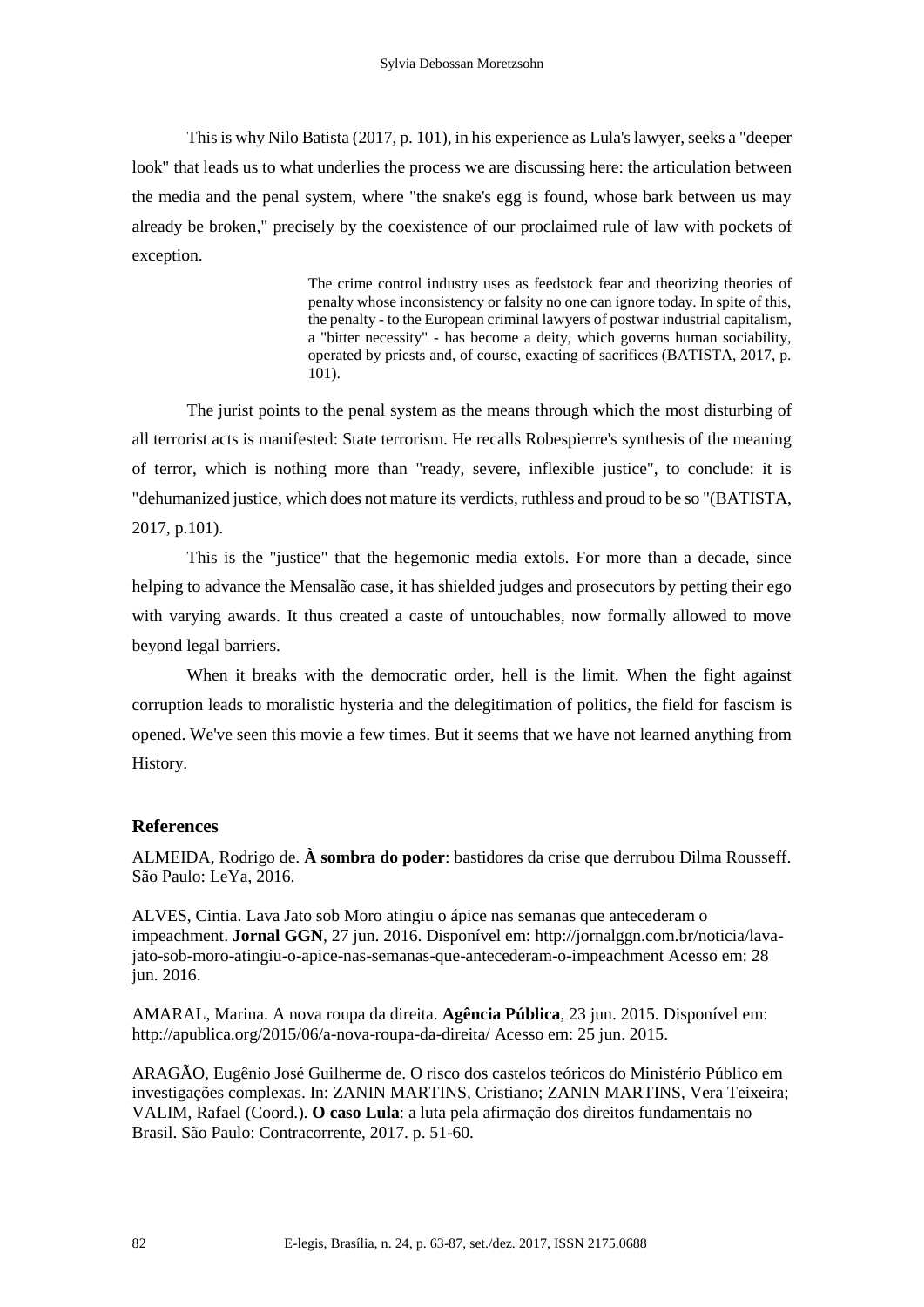ARAÚJO, W. A imprensa como partido político. **Observatório da Imprensa**, n. 586, 20 abr. 2010. Disponível em: http://observatoriodaimprensa.com.br/armazem-literario/a-imprensacomo-partido-politico/ Acesso em: 5 dez. 2017.

ARENDT, Hannah. **Entre o passado e o futuro**. 3. ed. São Paulo: Perspectiva, 1992. ARMSTRONG, Ken. The sneakiest way prosecutors get a guilty verdict: powerpoint. **Wired**, 23 dez. 2014. Disponível em: [https://www.wired.com/2014/12/prosecutors-powerpoint](https://www.wired.com/2014/12/prosecutors-powerpoint-presentations/)[presentations/](https://www.wired.com/2014/12/prosecutors-powerpoint-presentations/) Acesso em: 24 dez. 2014.

ARRUDA, Alexandre da Silva. **Julgamento do caso Mensalão e a influência da mídia**: um ponto fora da curva? 2014. Tese (Doutorado em Direito) – Programa de Pós-Graduação em Justiça Administrativa, Universidade Federal Fluminense, Niterói. AVRITZER, Leonardo et al. (Orgs.). **Corrupção**: ensaios e críticas. 2. ed. Belo Horizonte: Ed. UFMG, 2012.

BAGGIO, Kátia Gerab. Conexões ultraliberais nas Américas: o *think tank* norte-americano Atlas Network e suas vinculações com organizações latino-americanas. In: ENCONTRO INTERNACIONAL DA ASSOCIAÇÃO DE PESQUISADORES E PROFESSORES DE HISTÓRIA DAS AMÉRICAS, 12., 2016, Campo Grande, MS. **Anais...** Disponível em: http://anphlac.fflch.usp.br/sites/anphlac.fflch.usp.br/files/Katia%20Gerab%20Baggio%20\_Anai s%20do%20XII%20Encontro%20Internacional%20da%20ANPHLAC.pdf. Acesso em: 30 mar. 2017.

BATISTA, Nilo. Advocacia em tempos sombrios. In: ZANIN MARTINS, Cristiano; ZANIN MARTINS, Vera Teixeira; VALIM, Rafael (Coord.). **O caso Lula**: a luta pela afirmação dos direitos fundamentais no Brasil. São Paulo: Contracorrente, 2017. p. 95-106.

BOURDIEU, Pierre. **Sobre a televisão**. Rio de Janeiro: Jorge Zahar, 1997.

CARVALHO, Aloysio Castelo de. **A rede da democracia**: O Globo, O Jornal e Jornal do Brasil na queda do governo Goulart (1961/64). Niterói: Ed UFF, 2010.

DICIONÁRIO Oxford. São Paulo: Saraiva, 2017.

JEFFERSON, R. Entenda o "mensalão" segundo Roberto Jefferson. Entrevista. **Folha de São Paulo**, 07 jun. 2005. Disponível em: http://www1.folha.uol.com.br/folha/brasil/ult96u69467. shtml Acesso em: 5 dez. 2017.

JOBIM, Nelson. Quando Lula será preso? **Zero Hora**, 10 abr. 2016. Disponível em: http://zh.clicrbs.com.br/rs/opiniao/noticia/2017/04/nelson-jobim-quando-lula-sera-preso-9766800.html Acesso em: 12 abr. 2016.

GUIMARÃES, Juarez; AMORIM, Paula. **A corrupção da opinião pública**. São Paulo: Boitempo, 2013.

LIMA, Venicio A. de. **Mídia, crise política e poder no Brasil**. São Paulo: Fundação Perseu Abramo, 2006.

LIMA, Venício A. de. A maior de todas as corrupções. **Carta Maior**, 11 mar. 2016. Disponível em: http://www.cartamaior.com.br/?/Editoria/Politica/A-maior-de-todas-as-corrupcoes/4/35682 Acesso em: 13 mar. 2016.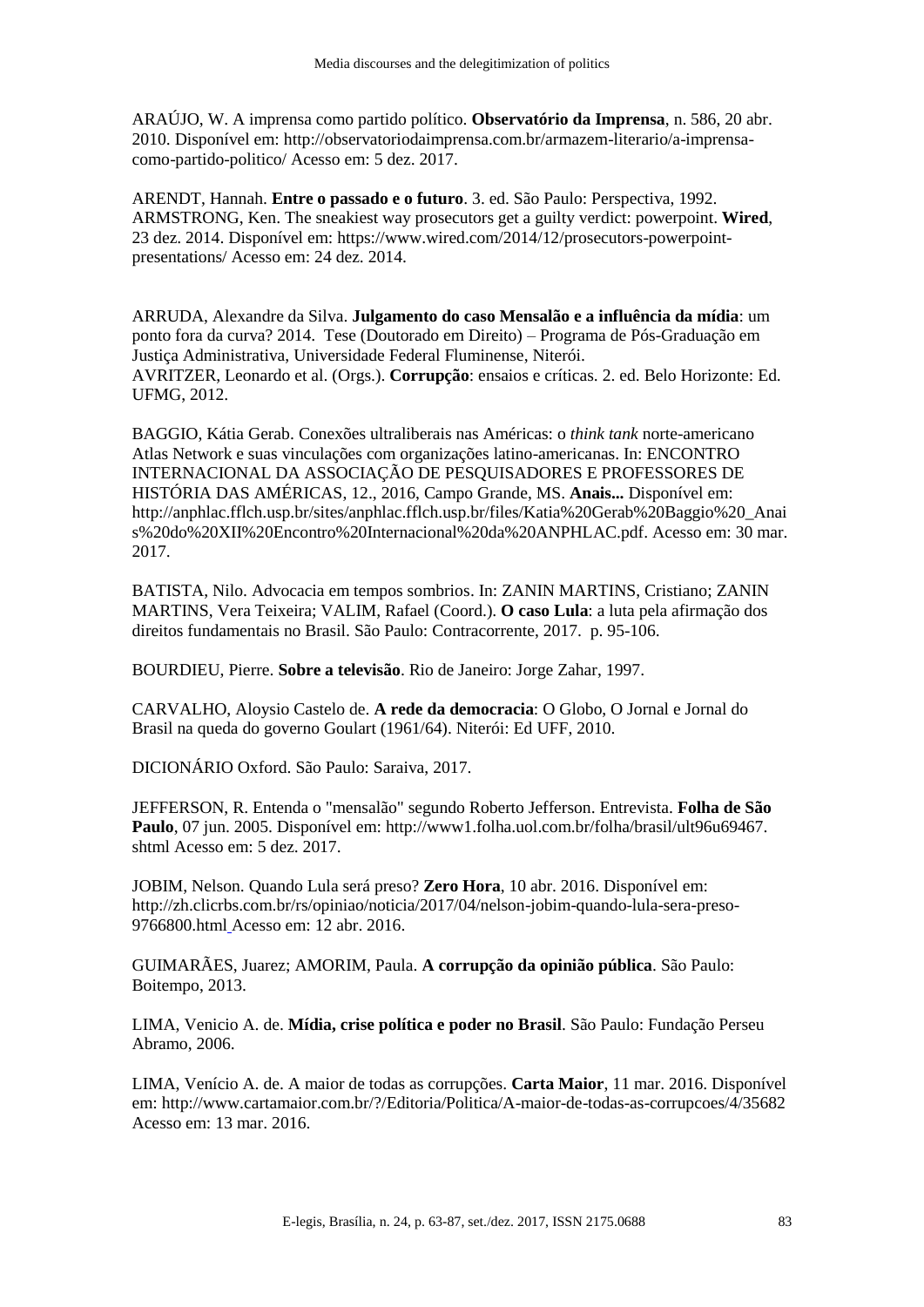MAGALHÃES, Mário. Ações da Lava Jato coincidem com vésperas de eventos políticos decisivos. **Blog do Mário Magalhães**, 4 maio 2016. Disponível em: http://blogdomario magalhaes.blogosfera.uol.com.br/2016/05/04/acoes-da-lava-jato-coincidem-com-vesperas-deeventos-politicos-decisivos/ Acesso em: 5 maio 2016.

MARQUEZ, Hugo; DINIZ, Laura. O menino pobre que mudou o Brasil. **Veja**, 10 out. 2012. Disponível em: http://www.ipsw.org.br/o-menino-pobre-que-mudou-o-brasil/ Acesso em: 05 dez. 2017.

MAINENTI, Geraldo Márcio Peres. **A imprensa e o judiciário**: um estudo de caso sobre o julgamento da Acão Penal 470 pelo Supremo Tribunal Federal. 2012. Dissertação (Mestrado em Comunicação Social) – Programa de Pós-Graduação em Comunicação, Pontifícia Universidade Católica, Rio de Janeiro.

MIGUEL, Luis Felipe. A democracia na encruzilhada. In: JINKINGS, Ivana; DORIA, Kim; CLETO, Murilo. **Por que gritamos golpe?** Para entender o impeachment e a crise política no Brasil. São Paulo: Boitempo, 2016. p. 31-17.

MORETZSOHN, Sylvia Debossan. A mídia e o golpe. Uma profecia autocumprida. In: FREIXO, Adriano; RODRIGUES, Thiago (Orgs.). **2016, o ano do golpe**. Rio de Janeiro: Oficina Raquel, 2016ª. p. 116-140.

MOREIRA LEITE, Paulo. **A outra história do Mensalão**. Rio de Janeiro: Geração Editorial, 2013.

MOREIRA LEITE, Paulo. **A outra história da Lava-Jato.** São Paulo: Geração Editorial, 2015.

MORETZSOHN, Sylvia Debossan. Sobre provas, convicções, manipulações e sujeitos coletivos. **Objethos**, 2016b. Disponível em: https://objethos.wordpress.com/2016/09/16/pontode-vista-sobre-provas-conviccoes-manipulacoes-e-sujeitos-coletivos/ Acesso em: 17 set. 2016. MORO, Sérgio Fernando. Considerações sobre a Operação Mani Pulite. **Revista CEJ**. Brasília: n. 26, p. 56-62, jul./set. 2004. Disponível em: http://www.cjf.jus.br/ojs2/index.php/revcej/article /view/625/805 Acesso em: 31 jul. 2016.

MORO, Sérgio Fernando. **Ofício nº 700001743752**. Curitiba: SJPR, 2016. Disponível em: http://s.conjur.com.br/dl/pedido-desculpas-sergio-moro-stf.pdf Acesso em: 31 jul. 2016.

PRADO, Geraldo. Moro constrange e apequena o Supremo Tribunal Federal. In: ZANIN MARTINS, Cristiano; ZANIN MARTINS, Vera Teixeira; VALIM, Rafael (Coord.). **O caso Lula**: a luta pela afirmação dos direitos fundamentais no Brasil. São Paulo: Contracorrente, 2017. p. 61-70.

SANTAYANA, Mauro. O rabo e o cachorro. **Blog de Mauro Santayanna**, 10 ago. 2016. Disponível em: http://www.maurosantayana.com/2016/08/o-rabo-e-o-cachorro.html Acesso em: 11 ago. 2016.

SEIFERT, Priscila Leal. **A Justiça no banco dos réus**: uma análise da relação entre Imprensa e Judiciário através da cobertura jornalística do caso "Mensalão". 2013. Tese (Doutorado em Sociologia) – Programa de Pós-Graduação em Sociologia. Universidade Federal Fluminense, Niterói.

SERRANO, Pedro Estevam Alves Pinto. **Autoritarismo e golpes na América Latina**: breve ensaio sobre jurisdição e exceção. São Paulo: Alameda, 2016.